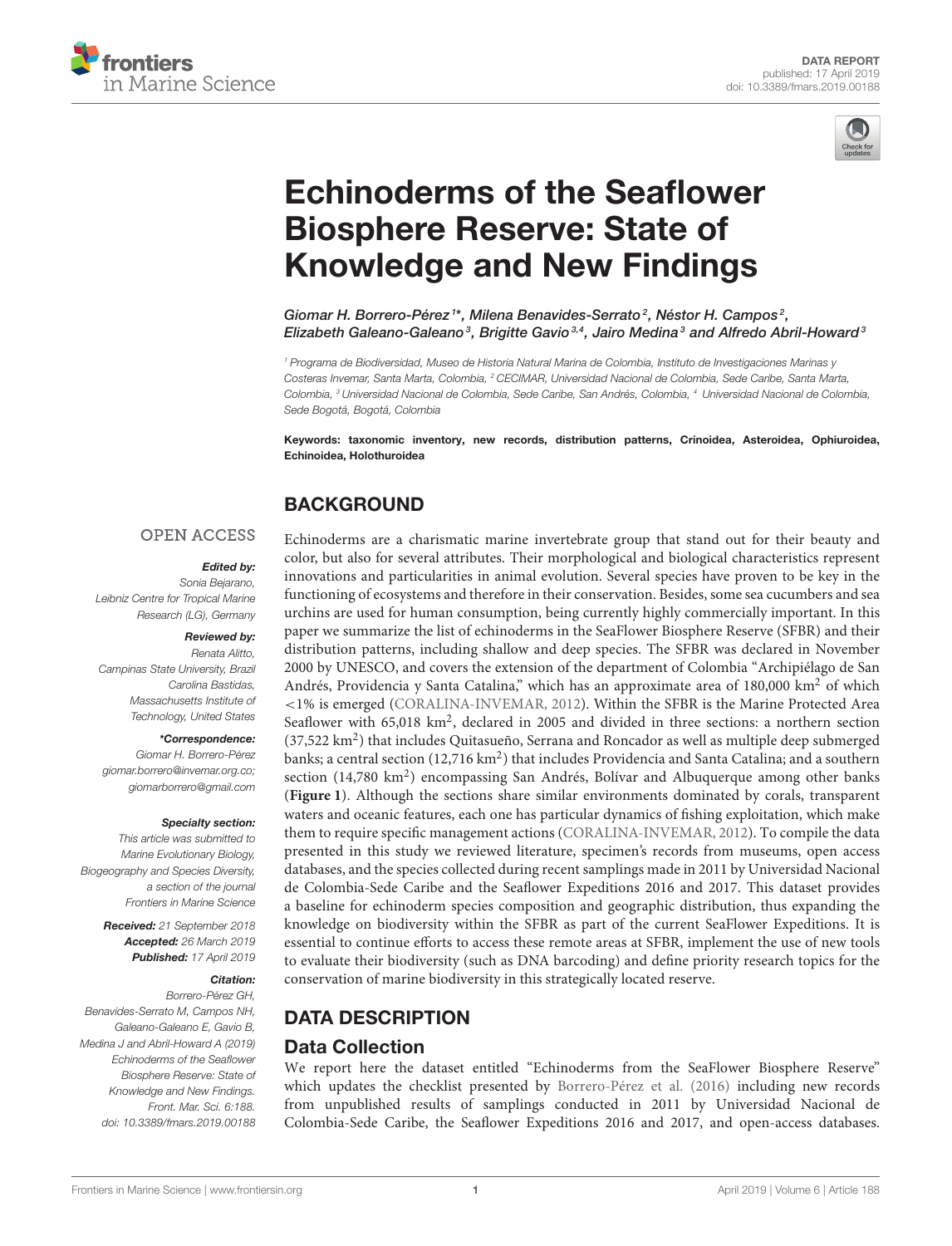

<span id="page-1-0"></span>A descriptive analysis of species richness and spatial distribution patterns was made and some outcomes are presented.

This dataset compiles the lists of echinoderm species recorded within the SFBR and derived from: (i) Peer reviewed papers or published reports of several investigations, most of them supported by voucher specimens deposited at Museo de Historia Natural Marina de Colombia (MHNMC-INVEMAR), available through the Sistema de Información sobre Biodiversidad Marina (SIBM), and at the National Museum of Natural History (NMNH) [\(Clark, 1939;](#page-10-2) [Quiñones, 1981;](#page-11-0) [Clark and Downey,](#page-10-3) [1992;](#page-10-3) [CORALINA, 2001;](#page-10-4) [Diaz et al., 2003;](#page-10-5) [García et al.,](#page-10-6) [2003;](#page-10-6) [Vélez, 2003;](#page-11-1) [García-Hanse and Álvarez-León, 2007;](#page-10-7) [Lasso, 2007a,](#page-10-8)[b;](#page-10-9) [Mejía-Ladino et al., 2008;](#page-10-10) Benavides-Serrato et al., [2011,](#page-10-11) [2013;](#page-10-12) [Abril-Howard et al., 2012;](#page-10-13) Borrero-Pérez et al., [2012;](#page-10-14) [INVEMAR-ANH, 2012;](#page-10-15) [Vega-Sequeda et al.,](#page-11-2) [2015;](#page-11-2) INVEMAR-SIBM  $a^1$  $a^1$ ,  $b^2$  $b^2$ ,  $c^3$  $c^3$ ; NMNH<sup>[4](#page-1-4)</sup>); (ii) The Ocean Biogeographic Information System (OBIS) data base; (iii) The Global Biodiversity of Information Facility (GBIF) data base; (iv) Biological records available at SIB Colombia reporting the unpublished results of samplings made in 2011 and the results of several projects developed during the Seaflower Expeditions 2016 and 2017 [\(UNAL \(Universidad Nacional de Colombia\),](#page-11-3) [2016;](#page-11-3) [Benavides-Serrato et al., 2018a](#page-10-16)[,b;](#page-10-17) [Borrero-Pérez, 2018\)](#page-10-18). The search at GBIF database was conducted using two polygons including the SFBR: Polygon 1 (−80 W 11.8 N,−78 W 11.8 N, −78 W 16.2 N, −80 W 16.2 N, −80 W 11.8 N), Polygon 2 (−82 W 11 N, −80 W 11 N, −80 W 15 N, −82 W 15 N, −82 W 11 N). Using this search criteria we recovered new information formerly recorded as present in Nicaragua. The following nine fields are presented per species in this dataset:

**taxonID and scientificNameID:** These fields include a unique and stable-through-time alphanumeric identifier (taxonomic identifier) AphiaID provided by World Register of Marine Species (WoRMS).

**locality:** Specific localities were the species have been recorded in the SFBR are presented in this field. Fourteen localities were defined (**[Figure 1](#page-1-0)**) considering the largest islands San Andrés (1), and Providencia and Santa Catalina (2); the Cay Islands Serranilla (3), Bajo Nuevo (4), Quitasueño (5), Serrana (6), Roncador (7), Albuquerque (8) and Bolivar (9); the Joint Regime Area Jamaica-Colombia (ARC Jamaica-Colombia, in Spanish) (10); the administrative sections of the SeaFlower marine protected area: North section (11), Central section (12) and South section (13) [\(CORALINA-INVEMAR, 2012\)](#page-10-0), that were used to locate

<span id="page-1-1"></span><sup>&</sup>lt;sup>1</sup> INVEMAR -SIBM a. Acceso en línea en. Available online at: [http://siam.invemar.](http://siam.invemar.org.co/sibm-busqueda-avanzada) [org.co/sibm-busqueda-avanzada.](http://siam.invemar.org.co/sibm-busqueda-avanzada) Ecorregión SAN. Consultado en: 29-06-2015

<span id="page-1-2"></span><sup>&</sup>lt;sup>2</sup>INVEMAR-SIBM b. Acceso en línea en. Available online at: [http://siam.invemar.](http://siam.invemar.org.co/sibm-busqueda-avanzada) [org.co/sibm-busqueda-avanzada.](http://siam.invemar.org.co/sibm-busqueda-avanzada) Proyecto Expedición Providencia I. Consultado en: 19-09-2018.

<span id="page-1-3"></span><sup>&</sup>lt;sup>3</sup> INVEMAR-SIBM c. Acceso en línea en. Available online at: [http://siam.invemar.](http://siam.invemar.org.co/sibm-busqueda-avanzada) [org.co/sibm-busqueda-avanzada.](http://siam.invemar.org.co/sibm-busqueda-avanzada) Proyecto ANH ARC Jamaica. Consultado en: 17-07-2018

<span id="page-1-4"></span><sup>&</sup>lt;sup>4</sup>NMNH. National Museum of Natural History. Acceso en línea en. Available online at: [http://collections.nmnh.si.edu/search/iz/.](http://collections.nmnh.si.edu/search/iz/) Consultado en: 23-06-2015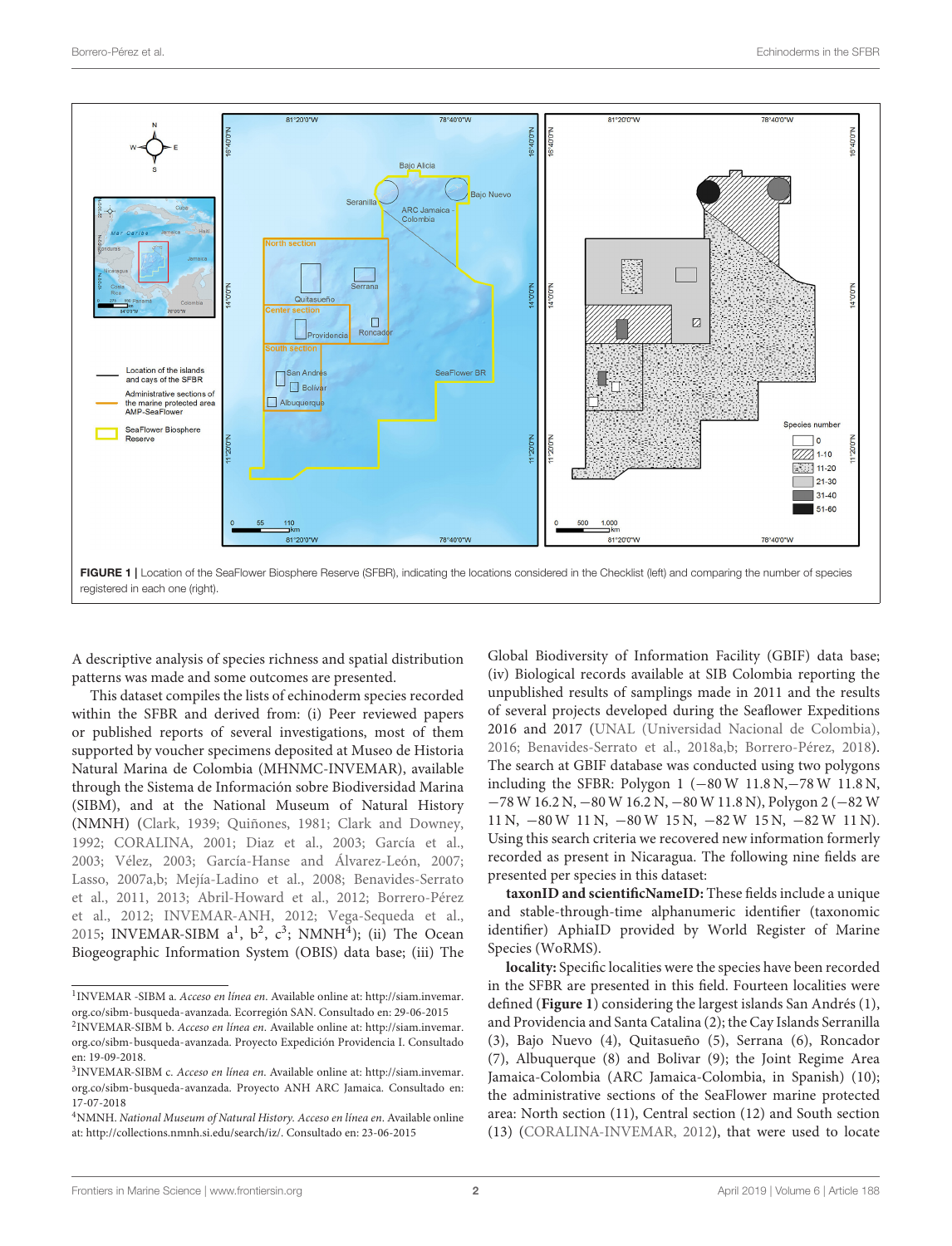the species not recorded in the area near the islands or cays; and finally, the locality Seaflower BR (14), where all the recorded species outside of the previously mentioned localities and sections were located.

**locationID and coordinates:** Fields based on the Marine regions Gazetteer [\(http://www.marineregions.org/](http://www.marineregions.org/gazetteer.php) [gazetteer.php\)](http://www.marineregions.org/gazetteer.php).

**catalogNumber and collectionCode:** These fields list cataloged lots available for each species, indicating the museums were they are deposited.

**basisOfRecord:** This field indicates PreservedSpecimens and HumanObservations, which includes records from literature.

**bibliographicCitation:** This field includes the reference that explicitly mentions the species in the RBSF, usually with voucher specimens.

**References:** This field includes references that have compiled echinoderm species records in the SFBR or in the Colombian Caribbean Sea.

**institutionCode:** This field includes the name (or acronym) in use by the institution having custody of the object(s) or information referred to in the record.

**eventDate:** This field includes the date of collection of the specimens recorded. Wherever the exact collection date is unknown, a comment appears in the field **eventRemarks**.

## Echinoderms Species and Distribution Patterns

A total of 148 echinoderm species were found within the SFBR. Ophiuroidea was the most species-rich class (44 species), followed by Asteroidea (38), Echinoidea (31), Holothuroidea (26) and finally Crinoidea (9). Considering the revision by [Borrero-Pérez et al. \(2016\)](#page-10-1) as a baseline, there are 23 new records for the SFBR; eight of them are shallow water species based on unpublished results of samplings made in 2011 by UNAL and SeaFlower Expeditions 2016, 2017 at Quitasueño, Roncador, Serrana and Serranilla [\(Benavides-Serrato et al.,](#page-10-16) [2018a](#page-10-16)[,b;](#page-10-17) [Borrero-Pérez, 2018\)](#page-10-18); and 15 are deep water species located mostly in SeaFlower BR (13 species) and in the North section (2) localities, recorded from GBIF data base. As these deep species were assigned to Nicaragua, they were not considered in previous publications. The majority of these deep water specimens were collected by research vessels Alaminos and Gyre during the 1960's and 1970's [\(Prestridge, 2016\)](#page-11-4). On a smaller scale, the importance of the expeditions carried out recently is reflected, considering that the increase in the number of species for Quitasueño and Serrana was 80%, Serranilla 25%, and Roncador was 100% (**[Table 1](#page-3-0)**).

The echinoderms recorded for the first time in the SFBR are the shallow water species: Astropecten duplicatus, **Copidaster lymani**, Ophioderma cinerea, Ophiolepis impressa, Ophiolepis paucispina, Arbacia punctulata, Mellita quinquiesperforata, Brissus unicolor; and the deep water species: Plinthaster dentatus, Zoroaster fulgens, **Hymenaster modestus**, **Litonotaster intermedius**, **Dytaster insignis**, **Benthopecten simplex**, **Calyptraster personatus**, **Ophiothrix pallida**, **Deima validum validum**, **Mesothuria verrilli**, **Mesothuria maroccana**, Molpadia cubana, **Psychropotes depressa, Benthodytes typica,** and **Benthodytes lingua** (**[Table 1](#page-3-0)**). Ten of these species (in bold), are also first records for the Colombian Caribbean Sea.

The highest number of species were recorded in shallow waters near San Andrés (36 species), and Providencia and Santa Catalina islands (37), which is expected given their accessibility and the greatest sampling effort in those islands. However, Serranilla which is the farthest locality from Colombian continent cost, is currently the richest with 54 species. This locality has been sampled several times and this number of species includes shallow and deep environments. Some of the Serranilla records came from research cruises previous to 1970's; from expeditions carried out by INVEMAR in 2011 to characterize shallow and deep ecosystems (INVEMAR-ANH, [2012;](#page-10-15) [Vega-Sequeda et al., 2015\)](#page-11-2); and from the recent Seaflower Expedition in 2017 [\(Benavides-Serrato et al.,](#page-10-17) [2018b;](#page-10-17) [Borrero-Pérez, 2018\)](#page-10-18). Albuquerque and Bolivar, located nearest to San Andres, showed no echinoderm records (**[Figure 1](#page-1-0)**; **[Table 1](#page-3-0)**).

Although deep environments have been relatively less studied in the SFBR, except by the research project focused on ARC Jamaica-Colombia [\(INVEMAR-ANH, 2012\)](#page-10-15), 48% of the species currently recorded in the SFBR are distributed only or mainly below 200 m in depth. These species records are the result of some sampling stations of research cruises like the R/V Albatross (1884), Presidential Cruise (1938), R/V Oregon (1957, 1964), R/V Pillsbury (1971), R/V Alaminos, and R/V Gyre during the 1960's and 1970's. The samples of these cruises are deposited mostly in the Smithsonian NMNH and most of them were included in the catalogs of the echinoderms of Colombia and other publications [\(Clark, 1939;](#page-10-2) Clark and Downey, [1992;](#page-10-3) [Benavides-Serrato et al., 2011;](#page-10-11) Borrero-Pérez et al., [2012;](#page-10-14) [Prestridge, 2016\)](#page-11-4). Given that samples from R/V Gyre during the 1960's and 1970's were assigned to Nicaragua they had not been considered in previous publications (Orrell and Hollowell, [2018\)](#page-11-5).

Most of the deep water species (75%) have a single record in the reserve, which is expected considering that samplings at deep water are restricted to some of the deep banks in the SFBR, such as those sampled around Serranilla and Bajo Nuevo by [INVEMAR-ANH \(2012\)](#page-10-15); or restricted to some stations during the research cruises previously mentioned. In the case of shallow water species, 42% (32 species) have a single record (one locality), 42% (32 species) 2 to 4, and 16% (13 species) 5 to 10 records. Among them only 17 species (22%) are distributed throughout the reserve, recorded in several localities or at least in Serranilla and/or Bajo Nuevo (the northernmost localities) and in one locality of the South section. These species are the sea star Oreaster reticulatus (reported in 4 localities), the brittle stars Ophiocoma echinata (7), Ophiothrix oerstedii (6), Ophioderma appressa (6) and O. rubicunda (4); the sea urchins Diadema antillarum (8), Eucidaris tribuloides (7), Echinometra lucunter lucunter (7), E. viridis (6), Tripneustes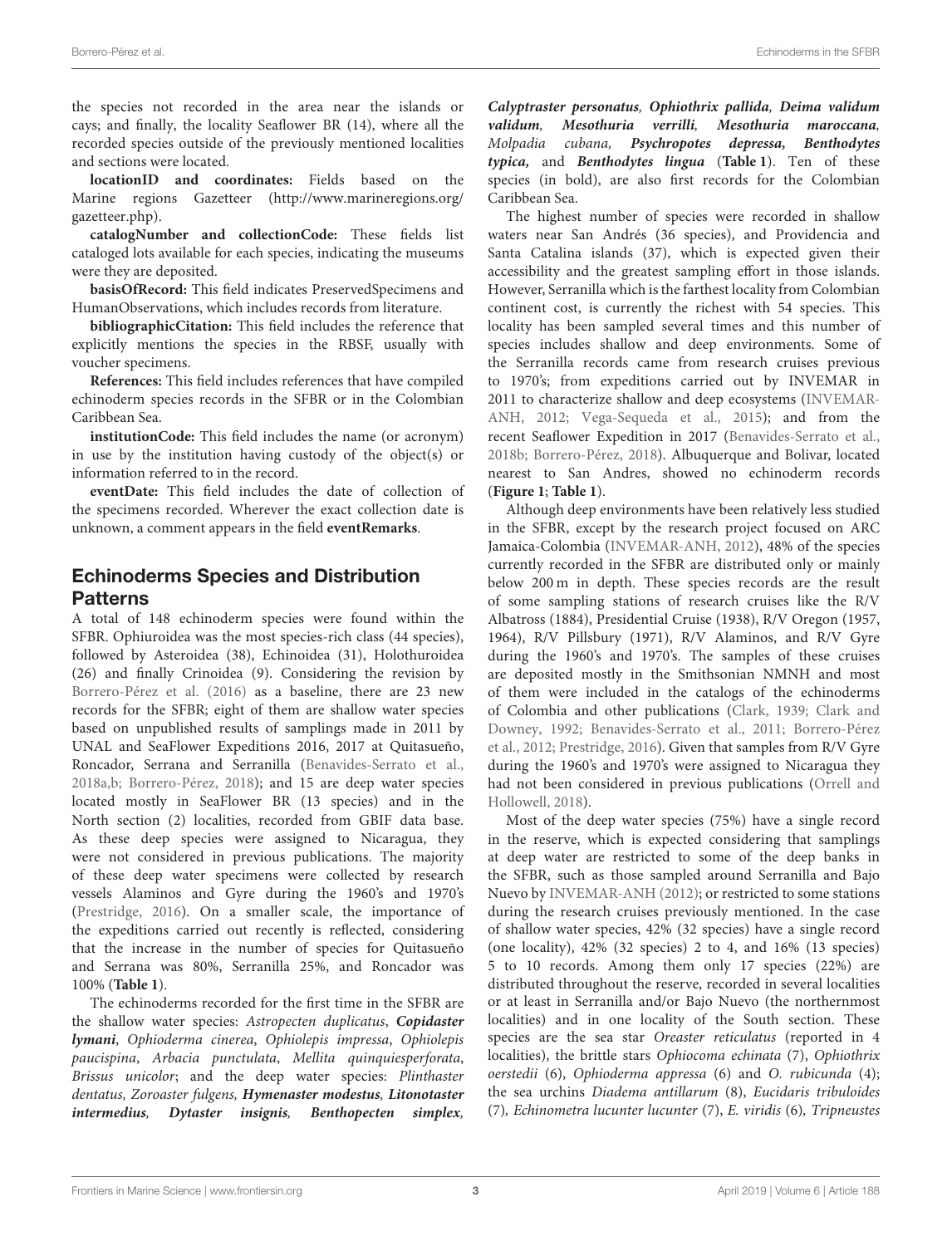| <b>Biosphere</b><br>Reserve<br>$\simeq$<br>$\simeq$<br>Colombia<br>Jamaica-<br>$\times$<br>$\times~\times$<br>$\times~\times$<br>Nuevo<br>$\times~\times~\times$<br>$\times~\times$<br>$\simeq$<br>section<br>$\times~\times$<br>$\times$<br>$\times$<br>$\times$<br>$\times$<br>$\times$<br>$\times$<br>and Santa<br>Catalina<br>$\times$<br>section<br>$\times$<br>$\times$<br>$\times$<br>$\times~\times$<br>section<br>$\times$<br>Pseudarchaster gracilis<br>Astropecten articulatus<br>Astropecten cingulatus<br>Davidaster rubiginosus<br>Astropecten antillensis<br>Davidaster discoideus<br>Crinometra brevipinna<br>(Endoxocrinus) parrae<br>Trichometra cubensis<br>Caryometra atlantidis<br>Democrinus rawsonii<br>Stylometra spinifera<br>Astropecten nitidus<br>Democrinus conifer<br>Luidia senegalensis<br>Dytaster insignis*<br>Luidia barbadensis<br>(Christopheraster)<br>Asterinides folium<br>(Barbadosaster)<br>Persephonaster<br>Benthopecten<br>Luidia clathrata<br>Luidia alternata<br>Endoxocrinus<br>Astropecten<br>Astropecten<br>americanus<br>echinulatus<br>echinulatus<br>duplicatus*<br>Cheiraster<br>Cheiraster<br>simplex*<br>alternata<br>mirabilis<br>gracilis<br>parrae |         |       |            |                |             |         | Providencia | <b>North</b> |            |         |          |      |            |            |           |
|---------------------------------------------------------------------------------------------------------------------------------------------------------------------------------------------------------------------------------------------------------------------------------------------------------------------------------------------------------------------------------------------------------------------------------------------------------------------------------------------------------------------------------------------------------------------------------------------------------------------------------------------------------------------------------------------------------------------------------------------------------------------------------------------------------------------------------------------------------------------------------------------------------------------------------------------------------------------------------------------------------------------------------------------------------------------------------------------------------------------------------------------------------------------------------------------------------------|---------|-------|------------|----------------|-------------|---------|-------------|--------------|------------|---------|----------|------|------------|------------|-----------|
|                                                                                                                                                                                                                                                                                                                                                                                                                                                                                                                                                                                                                                                                                                                                                                                                                                                                                                                                                                                                                                                                                                                                                                                                               | Species | South | San Andrés | <b>Bolivar</b> | Albuquerque | Central |             |              | Quitasueño | Serrana | Roncador | Bajo | Serranilla | <b>ARC</b> | SeaFlower |
|                                                                                                                                                                                                                                                                                                                                                                                                                                                                                                                                                                                                                                                                                                                                                                                                                                                                                                                                                                                                                                                                                                                                                                                                               |         |       |            |                |             |         |             |              |            |         |          |      |            |            |           |
|                                                                                                                                                                                                                                                                                                                                                                                                                                                                                                                                                                                                                                                                                                                                                                                                                                                                                                                                                                                                                                                                                                                                                                                                               |         |       |            |                |             |         |             |              |            |         |          |      |            |            |           |
|                                                                                                                                                                                                                                                                                                                                                                                                                                                                                                                                                                                                                                                                                                                                                                                                                                                                                                                                                                                                                                                                                                                                                                                                               |         |       |            |                |             |         |             |              |            |         |          |      |            |            |           |
|                                                                                                                                                                                                                                                                                                                                                                                                                                                                                                                                                                                                                                                                                                                                                                                                                                                                                                                                                                                                                                                                                                                                                                                                               |         |       |            |                |             |         |             |              |            |         |          |      |            |            |           |
|                                                                                                                                                                                                                                                                                                                                                                                                                                                                                                                                                                                                                                                                                                                                                                                                                                                                                                                                                                                                                                                                                                                                                                                                               |         |       |            |                |             |         |             |              |            |         |          |      |            |            |           |
|                                                                                                                                                                                                                                                                                                                                                                                                                                                                                                                                                                                                                                                                                                                                                                                                                                                                                                                                                                                                                                                                                                                                                                                                               |         |       |            |                |             |         |             |              |            |         |          |      |            |            |           |
|                                                                                                                                                                                                                                                                                                                                                                                                                                                                                                                                                                                                                                                                                                                                                                                                                                                                                                                                                                                                                                                                                                                                                                                                               |         |       |            |                |             |         |             |              |            |         |          |      |            |            |           |
|                                                                                                                                                                                                                                                                                                                                                                                                                                                                                                                                                                                                                                                                                                                                                                                                                                                                                                                                                                                                                                                                                                                                                                                                               |         |       |            |                |             |         |             |              |            |         |          |      |            |            |           |
|                                                                                                                                                                                                                                                                                                                                                                                                                                                                                                                                                                                                                                                                                                                                                                                                                                                                                                                                                                                                                                                                                                                                                                                                               |         |       |            |                |             |         |             |              |            |         |          |      |            |            |           |
|                                                                                                                                                                                                                                                                                                                                                                                                                                                                                                                                                                                                                                                                                                                                                                                                                                                                                                                                                                                                                                                                                                                                                                                                               |         |       |            |                |             |         |             |              |            |         |          |      |            |            |           |
|                                                                                                                                                                                                                                                                                                                                                                                                                                                                                                                                                                                                                                                                                                                                                                                                                                                                                                                                                                                                                                                                                                                                                                                                               |         |       |            |                |             |         |             |              |            |         |          |      |            |            |           |
|                                                                                                                                                                                                                                                                                                                                                                                                                                                                                                                                                                                                                                                                                                                                                                                                                                                                                                                                                                                                                                                                                                                                                                                                               |         |       |            |                |             |         |             |              |            |         |          |      |            |            |           |
|                                                                                                                                                                                                                                                                                                                                                                                                                                                                                                                                                                                                                                                                                                                                                                                                                                                                                                                                                                                                                                                                                                                                                                                                               |         |       |            |                |             |         |             |              |            |         |          |      |            |            |           |
|                                                                                                                                                                                                                                                                                                                                                                                                                                                                                                                                                                                                                                                                                                                                                                                                                                                                                                                                                                                                                                                                                                                                                                                                               |         |       |            |                |             |         |             |              |            |         |          |      |            |            |           |
|                                                                                                                                                                                                                                                                                                                                                                                                                                                                                                                                                                                                                                                                                                                                                                                                                                                                                                                                                                                                                                                                                                                                                                                                               |         |       |            |                |             |         |             |              |            |         |          |      |            |            |           |
|                                                                                                                                                                                                                                                                                                                                                                                                                                                                                                                                                                                                                                                                                                                                                                                                                                                                                                                                                                                                                                                                                                                                                                                                               |         |       |            |                |             |         |             |              |            |         |          |      |            |            |           |
|                                                                                                                                                                                                                                                                                                                                                                                                                                                                                                                                                                                                                                                                                                                                                                                                                                                                                                                                                                                                                                                                                                                                                                                                               |         |       |            |                |             |         |             |              |            |         |          |      |            |            |           |
|                                                                                                                                                                                                                                                                                                                                                                                                                                                                                                                                                                                                                                                                                                                                                                                                                                                                                                                                                                                                                                                                                                                                                                                                               |         |       |            |                |             |         |             |              |            |         |          |      |            |            |           |
|                                                                                                                                                                                                                                                                                                                                                                                                                                                                                                                                                                                                                                                                                                                                                                                                                                                                                                                                                                                                                                                                                                                                                                                                               |         |       |            |                |             |         |             |              |            |         |          |      |            |            |           |
|                                                                                                                                                                                                                                                                                                                                                                                                                                                                                                                                                                                                                                                                                                                                                                                                                                                                                                                                                                                                                                                                                                                                                                                                               |         |       |            |                |             |         |             |              |            |         |          |      |            |            |           |
|                                                                                                                                                                                                                                                                                                                                                                                                                                                                                                                                                                                                                                                                                                                                                                                                                                                                                                                                                                                                                                                                                                                                                                                                               |         |       |            |                |             |         |             |              |            |         |          |      |            |            |           |
|                                                                                                                                                                                                                                                                                                                                                                                                                                                                                                                                                                                                                                                                                                                                                                                                                                                                                                                                                                                                                                                                                                                                                                                                               |         |       |            |                |             |         |             |              |            |         |          |      |            |            |           |
|                                                                                                                                                                                                                                                                                                                                                                                                                                                                                                                                                                                                                                                                                                                                                                                                                                                                                                                                                                                                                                                                                                                                                                                                               |         |       |            |                |             |         |             |              |            |         |          |      |            |            |           |
|                                                                                                                                                                                                                                                                                                                                                                                                                                                                                                                                                                                                                                                                                                                                                                                                                                                                                                                                                                                                                                                                                                                                                                                                               |         |       |            |                |             |         |             |              |            |         |          |      |            |            |           |
|                                                                                                                                                                                                                                                                                                                                                                                                                                                                                                                                                                                                                                                                                                                                                                                                                                                                                                                                                                                                                                                                                                                                                                                                               |         |       |            |                |             |         |             |              |            |         |          |      |            |            |           |
|                                                                                                                                                                                                                                                                                                                                                                                                                                                                                                                                                                                                                                                                                                                                                                                                                                                                                                                                                                                                                                                                                                                                                                                                               |         |       |            |                |             |         |             |              |            |         |          |      |            |            |           |
|                                                                                                                                                                                                                                                                                                                                                                                                                                                                                                                                                                                                                                                                                                                                                                                                                                                                                                                                                                                                                                                                                                                                                                                                               |         |       |            |                |             |         |             |              |            |         |          |      |            |            |           |
|                                                                                                                                                                                                                                                                                                                                                                                                                                                                                                                                                                                                                                                                                                                                                                                                                                                                                                                                                                                                                                                                                                                                                                                                               |         |       |            |                |             |         |             |              |            |         |          |      |            |            |           |
|                                                                                                                                                                                                                                                                                                                                                                                                                                                                                                                                                                                                                                                                                                                                                                                                                                                                                                                                                                                                                                                                                                                                                                                                               |         |       |            |                |             |         |             |              |            |         |          |      |            |            |           |
|                                                                                                                                                                                                                                                                                                                                                                                                                                                                                                                                                                                                                                                                                                                                                                                                                                                                                                                                                                                                                                                                                                                                                                                                               |         |       |            |                |             |         |             |              |            |         |          |      |            |            |           |
|                                                                                                                                                                                                                                                                                                                                                                                                                                                                                                                                                                                                                                                                                                                                                                                                                                                                                                                                                                                                                                                                                                                                                                                                               |         |       |            |                |             |         |             |              |            |         |          |      |            |            |           |
|                                                                                                                                                                                                                                                                                                                                                                                                                                                                                                                                                                                                                                                                                                                                                                                                                                                                                                                                                                                                                                                                                                                                                                                                               |         |       |            |                |             |         |             |              |            |         |          |      |            |            |           |
|                                                                                                                                                                                                                                                                                                                                                                                                                                                                                                                                                                                                                                                                                                                                                                                                                                                                                                                                                                                                                                                                                                                                                                                                               |         |       |            |                |             |         |             |              |            |         |          |      |            |            |           |
|                                                                                                                                                                                                                                                                                                                                                                                                                                                                                                                                                                                                                                                                                                                                                                                                                                                                                                                                                                                                                                                                                                                                                                                                               |         |       |            |                |             |         |             |              |            |         |          |      |            |            |           |
|                                                                                                                                                                                                                                                                                                                                                                                                                                                                                                                                                                                                                                                                                                                                                                                                                                                                                                                                                                                                                                                                                                                                                                                                               |         |       |            |                |             |         |             |              |            |         |          |      |            |            |           |
|                                                                                                                                                                                                                                                                                                                                                                                                                                                                                                                                                                                                                                                                                                                                                                                                                                                                                                                                                                                                                                                                                                                                                                                                               |         |       |            |                |             |         |             |              |            |         |          |      |            |            |           |
|                                                                                                                                                                                                                                                                                                                                                                                                                                                                                                                                                                                                                                                                                                                                                                                                                                                                                                                                                                                                                                                                                                                                                                                                               |         |       |            |                |             |         |             |              |            |         |          |      |            |            |           |
|                                                                                                                                                                                                                                                                                                                                                                                                                                                                                                                                                                                                                                                                                                                                                                                                                                                                                                                                                                                                                                                                                                                                                                                                               |         |       |            |                |             |         |             |              |            |         |          |      |            |            |           |

<span id="page-3-0"></span>[Frontiers in Marine Science](https://www.frontiersin.org/journals/marine-science)| [www.frontiersin.org](https://www.frontiersin.org)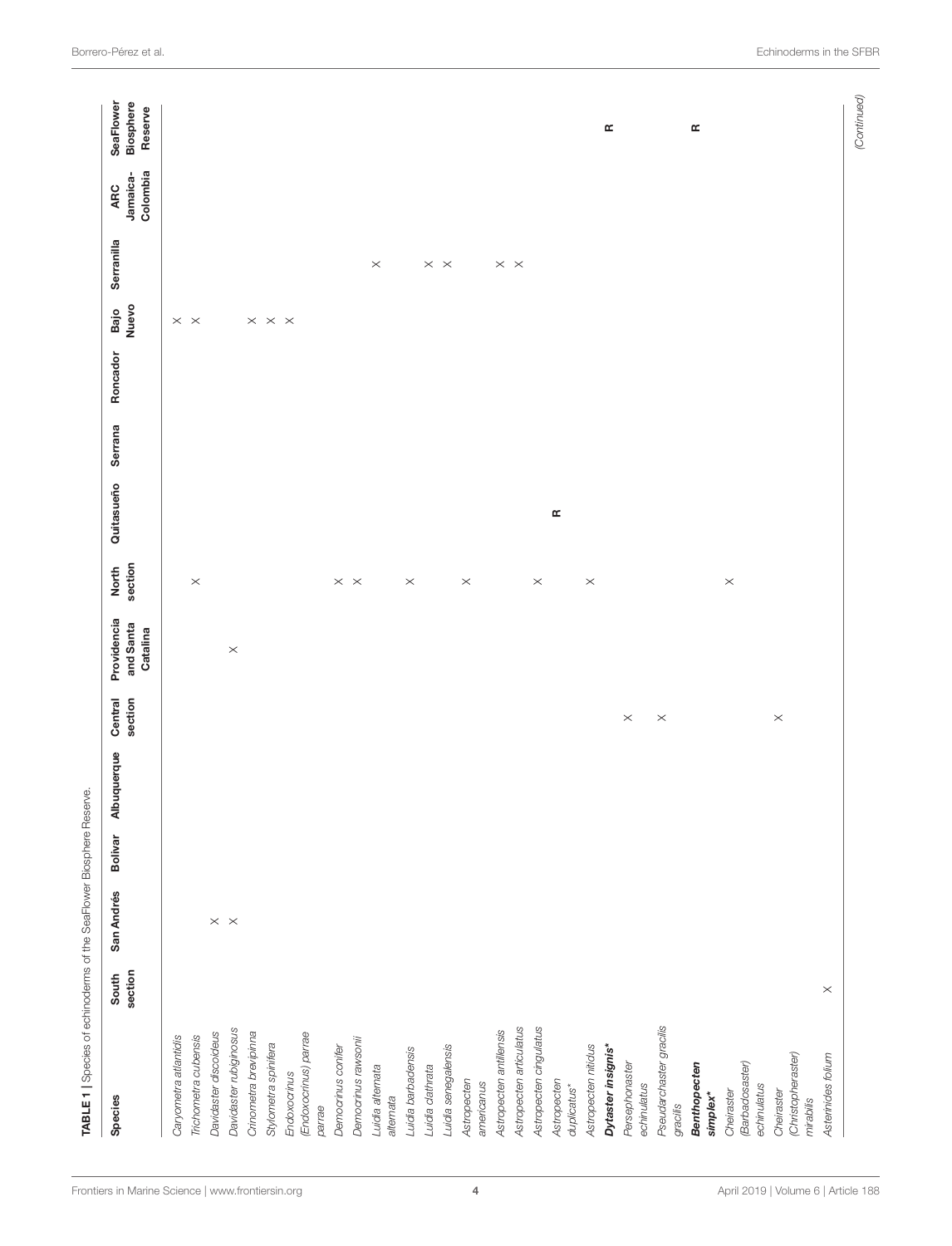| SeaFlower<br>Reserve<br>$\times$<br>$\simeq$<br>œ<br>$\propto$<br>$\simeq$<br>Colombia<br>Jamaica-<br><b>ARC</b><br>$\times~\times~\times$<br>$\times$<br>$\times$<br>Serranilla<br>$\simeq$<br>$\times$ $\times$ $\times$<br>$\times$<br>$\times$<br>$\mathbf{r}\times\mathbf{r}$<br><b>Nuevo</b><br>Bajo<br>$\times$ $\times$ $\times$ $\times$ $\times$<br>$\times~\times$<br>Roncador<br>œ<br>Serrana<br>$x \times x$<br><b>EEE</b><br>$\times$<br>$\times$<br>Quitasueño<br><b>K K K</b><br>$\times$<br>section<br><b>North</b><br>$\times~\times~\times$<br>$\times$<br>$\simeq$<br>$\times$<br>Providencia<br>and Santa<br>Catalina<br>$\times~\times$<br>$\times$<br>$\times~\times$<br>$\times$<br>$\times$<br>Central<br>section<br>$\times~\times$<br>$\times$<br>Albuquerque<br><b>Bolivar</b><br>San Andrés<br>$\times$<br>$\times$<br>section<br>South<br>$\times$<br>$\times$<br>Astrophyton muricatum<br>Marginaster pectinatus<br>Ophiacantha bidentata<br>Circeaster americanus<br>Copidaster lymani*<br>Nymphaster arenatus<br>Ophiotreta cf. sertata<br>Pteraster militaroides<br>Ophiocoma echinata<br>Plinthaster dentatus*<br>Ophidiaster guildingi<br>Oreaster reticulatus<br>Ophiomyxa flaccida<br>Ophiocamax hystrix<br>Anthenoides peircei<br>Ophiopristis hirsuta<br>Ophiocoma wendtii<br>Ophiocoma pumila<br>Stegnaster wesseli<br>Rosaster alexandri<br>Echinaster (Othilia)<br>Henricia antillarum<br>Zoroaster fulgens*<br>Ophiomitra valida<br>Tamaria halperni<br>Linckia guildingi<br>Linckia bouvieri<br>yucatanensis<br>Hymenaster<br>Apollonaster<br>intermedius*<br>personatus*<br>Calyptraster<br>modestus*<br>Litonotaster<br>militaroides<br>brasiliensis<br>Species | <b>TABLE 1</b>   Continued |  |  |  |  |  |  |           |
|----------------------------------------------------------------------------------------------------------------------------------------------------------------------------------------------------------------------------------------------------------------------------------------------------------------------------------------------------------------------------------------------------------------------------------------------------------------------------------------------------------------------------------------------------------------------------------------------------------------------------------------------------------------------------------------------------------------------------------------------------------------------------------------------------------------------------------------------------------------------------------------------------------------------------------------------------------------------------------------------------------------------------------------------------------------------------------------------------------------------------------------------------------------------------------------------------------------------------------------------------------------------------------------------------------------------------------------------------------------------------------------------------------------------------------------------------------------------------------------------------------------------------------------------------------------------------------------------------------------------------------------------------------------------------------------------------------------|----------------------------|--|--|--|--|--|--|-----------|
|                                                                                                                                                                                                                                                                                                                                                                                                                                                                                                                                                                                                                                                                                                                                                                                                                                                                                                                                                                                                                                                                                                                                                                                                                                                                                                                                                                                                                                                                                                                                                                                                                                                                                                                |                            |  |  |  |  |  |  | Biosphere |
|                                                                                                                                                                                                                                                                                                                                                                                                                                                                                                                                                                                                                                                                                                                                                                                                                                                                                                                                                                                                                                                                                                                                                                                                                                                                                                                                                                                                                                                                                                                                                                                                                                                                                                                |                            |  |  |  |  |  |  |           |
|                                                                                                                                                                                                                                                                                                                                                                                                                                                                                                                                                                                                                                                                                                                                                                                                                                                                                                                                                                                                                                                                                                                                                                                                                                                                                                                                                                                                                                                                                                                                                                                                                                                                                                                |                            |  |  |  |  |  |  |           |
|                                                                                                                                                                                                                                                                                                                                                                                                                                                                                                                                                                                                                                                                                                                                                                                                                                                                                                                                                                                                                                                                                                                                                                                                                                                                                                                                                                                                                                                                                                                                                                                                                                                                                                                |                            |  |  |  |  |  |  |           |
|                                                                                                                                                                                                                                                                                                                                                                                                                                                                                                                                                                                                                                                                                                                                                                                                                                                                                                                                                                                                                                                                                                                                                                                                                                                                                                                                                                                                                                                                                                                                                                                                                                                                                                                |                            |  |  |  |  |  |  |           |
|                                                                                                                                                                                                                                                                                                                                                                                                                                                                                                                                                                                                                                                                                                                                                                                                                                                                                                                                                                                                                                                                                                                                                                                                                                                                                                                                                                                                                                                                                                                                                                                                                                                                                                                |                            |  |  |  |  |  |  |           |
|                                                                                                                                                                                                                                                                                                                                                                                                                                                                                                                                                                                                                                                                                                                                                                                                                                                                                                                                                                                                                                                                                                                                                                                                                                                                                                                                                                                                                                                                                                                                                                                                                                                                                                                |                            |  |  |  |  |  |  |           |
|                                                                                                                                                                                                                                                                                                                                                                                                                                                                                                                                                                                                                                                                                                                                                                                                                                                                                                                                                                                                                                                                                                                                                                                                                                                                                                                                                                                                                                                                                                                                                                                                                                                                                                                |                            |  |  |  |  |  |  |           |
|                                                                                                                                                                                                                                                                                                                                                                                                                                                                                                                                                                                                                                                                                                                                                                                                                                                                                                                                                                                                                                                                                                                                                                                                                                                                                                                                                                                                                                                                                                                                                                                                                                                                                                                |                            |  |  |  |  |  |  |           |
|                                                                                                                                                                                                                                                                                                                                                                                                                                                                                                                                                                                                                                                                                                                                                                                                                                                                                                                                                                                                                                                                                                                                                                                                                                                                                                                                                                                                                                                                                                                                                                                                                                                                                                                |                            |  |  |  |  |  |  |           |
|                                                                                                                                                                                                                                                                                                                                                                                                                                                                                                                                                                                                                                                                                                                                                                                                                                                                                                                                                                                                                                                                                                                                                                                                                                                                                                                                                                                                                                                                                                                                                                                                                                                                                                                |                            |  |  |  |  |  |  |           |
|                                                                                                                                                                                                                                                                                                                                                                                                                                                                                                                                                                                                                                                                                                                                                                                                                                                                                                                                                                                                                                                                                                                                                                                                                                                                                                                                                                                                                                                                                                                                                                                                                                                                                                                |                            |  |  |  |  |  |  |           |
|                                                                                                                                                                                                                                                                                                                                                                                                                                                                                                                                                                                                                                                                                                                                                                                                                                                                                                                                                                                                                                                                                                                                                                                                                                                                                                                                                                                                                                                                                                                                                                                                                                                                                                                |                            |  |  |  |  |  |  |           |
|                                                                                                                                                                                                                                                                                                                                                                                                                                                                                                                                                                                                                                                                                                                                                                                                                                                                                                                                                                                                                                                                                                                                                                                                                                                                                                                                                                                                                                                                                                                                                                                                                                                                                                                |                            |  |  |  |  |  |  |           |
|                                                                                                                                                                                                                                                                                                                                                                                                                                                                                                                                                                                                                                                                                                                                                                                                                                                                                                                                                                                                                                                                                                                                                                                                                                                                                                                                                                                                                                                                                                                                                                                                                                                                                                                |                            |  |  |  |  |  |  |           |
|                                                                                                                                                                                                                                                                                                                                                                                                                                                                                                                                                                                                                                                                                                                                                                                                                                                                                                                                                                                                                                                                                                                                                                                                                                                                                                                                                                                                                                                                                                                                                                                                                                                                                                                |                            |  |  |  |  |  |  |           |
|                                                                                                                                                                                                                                                                                                                                                                                                                                                                                                                                                                                                                                                                                                                                                                                                                                                                                                                                                                                                                                                                                                                                                                                                                                                                                                                                                                                                                                                                                                                                                                                                                                                                                                                |                            |  |  |  |  |  |  |           |
|                                                                                                                                                                                                                                                                                                                                                                                                                                                                                                                                                                                                                                                                                                                                                                                                                                                                                                                                                                                                                                                                                                                                                                                                                                                                                                                                                                                                                                                                                                                                                                                                                                                                                                                |                            |  |  |  |  |  |  |           |
|                                                                                                                                                                                                                                                                                                                                                                                                                                                                                                                                                                                                                                                                                                                                                                                                                                                                                                                                                                                                                                                                                                                                                                                                                                                                                                                                                                                                                                                                                                                                                                                                                                                                                                                |                            |  |  |  |  |  |  |           |
|                                                                                                                                                                                                                                                                                                                                                                                                                                                                                                                                                                                                                                                                                                                                                                                                                                                                                                                                                                                                                                                                                                                                                                                                                                                                                                                                                                                                                                                                                                                                                                                                                                                                                                                |                            |  |  |  |  |  |  |           |
|                                                                                                                                                                                                                                                                                                                                                                                                                                                                                                                                                                                                                                                                                                                                                                                                                                                                                                                                                                                                                                                                                                                                                                                                                                                                                                                                                                                                                                                                                                                                                                                                                                                                                                                |                            |  |  |  |  |  |  |           |
|                                                                                                                                                                                                                                                                                                                                                                                                                                                                                                                                                                                                                                                                                                                                                                                                                                                                                                                                                                                                                                                                                                                                                                                                                                                                                                                                                                                                                                                                                                                                                                                                                                                                                                                |                            |  |  |  |  |  |  |           |
|                                                                                                                                                                                                                                                                                                                                                                                                                                                                                                                                                                                                                                                                                                                                                                                                                                                                                                                                                                                                                                                                                                                                                                                                                                                                                                                                                                                                                                                                                                                                                                                                                                                                                                                |                            |  |  |  |  |  |  |           |
|                                                                                                                                                                                                                                                                                                                                                                                                                                                                                                                                                                                                                                                                                                                                                                                                                                                                                                                                                                                                                                                                                                                                                                                                                                                                                                                                                                                                                                                                                                                                                                                                                                                                                                                |                            |  |  |  |  |  |  |           |
|                                                                                                                                                                                                                                                                                                                                                                                                                                                                                                                                                                                                                                                                                                                                                                                                                                                                                                                                                                                                                                                                                                                                                                                                                                                                                                                                                                                                                                                                                                                                                                                                                                                                                                                |                            |  |  |  |  |  |  |           |
|                                                                                                                                                                                                                                                                                                                                                                                                                                                                                                                                                                                                                                                                                                                                                                                                                                                                                                                                                                                                                                                                                                                                                                                                                                                                                                                                                                                                                                                                                                                                                                                                                                                                                                                |                            |  |  |  |  |  |  |           |
|                                                                                                                                                                                                                                                                                                                                                                                                                                                                                                                                                                                                                                                                                                                                                                                                                                                                                                                                                                                                                                                                                                                                                                                                                                                                                                                                                                                                                                                                                                                                                                                                                                                                                                                |                            |  |  |  |  |  |  |           |
|                                                                                                                                                                                                                                                                                                                                                                                                                                                                                                                                                                                                                                                                                                                                                                                                                                                                                                                                                                                                                                                                                                                                                                                                                                                                                                                                                                                                                                                                                                                                                                                                                                                                                                                |                            |  |  |  |  |  |  |           |
|                                                                                                                                                                                                                                                                                                                                                                                                                                                                                                                                                                                                                                                                                                                                                                                                                                                                                                                                                                                                                                                                                                                                                                                                                                                                                                                                                                                                                                                                                                                                                                                                                                                                                                                |                            |  |  |  |  |  |  |           |
|                                                                                                                                                                                                                                                                                                                                                                                                                                                                                                                                                                                                                                                                                                                                                                                                                                                                                                                                                                                                                                                                                                                                                                                                                                                                                                                                                                                                                                                                                                                                                                                                                                                                                                                |                            |  |  |  |  |  |  |           |
|                                                                                                                                                                                                                                                                                                                                                                                                                                                                                                                                                                                                                                                                                                                                                                                                                                                                                                                                                                                                                                                                                                                                                                                                                                                                                                                                                                                                                                                                                                                                                                                                                                                                                                                |                            |  |  |  |  |  |  |           |
|                                                                                                                                                                                                                                                                                                                                                                                                                                                                                                                                                                                                                                                                                                                                                                                                                                                                                                                                                                                                                                                                                                                                                                                                                                                                                                                                                                                                                                                                                                                                                                                                                                                                                                                |                            |  |  |  |  |  |  |           |
|                                                                                                                                                                                                                                                                                                                                                                                                                                                                                                                                                                                                                                                                                                                                                                                                                                                                                                                                                                                                                                                                                                                                                                                                                                                                                                                                                                                                                                                                                                                                                                                                                                                                                                                |                            |  |  |  |  |  |  |           |
|                                                                                                                                                                                                                                                                                                                                                                                                                                                                                                                                                                                                                                                                                                                                                                                                                                                                                                                                                                                                                                                                                                                                                                                                                                                                                                                                                                                                                                                                                                                                                                                                                                                                                                                |                            |  |  |  |  |  |  |           |
|                                                                                                                                                                                                                                                                                                                                                                                                                                                                                                                                                                                                                                                                                                                                                                                                                                                                                                                                                                                                                                                                                                                                                                                                                                                                                                                                                                                                                                                                                                                                                                                                                                                                                                                |                            |  |  |  |  |  |  |           |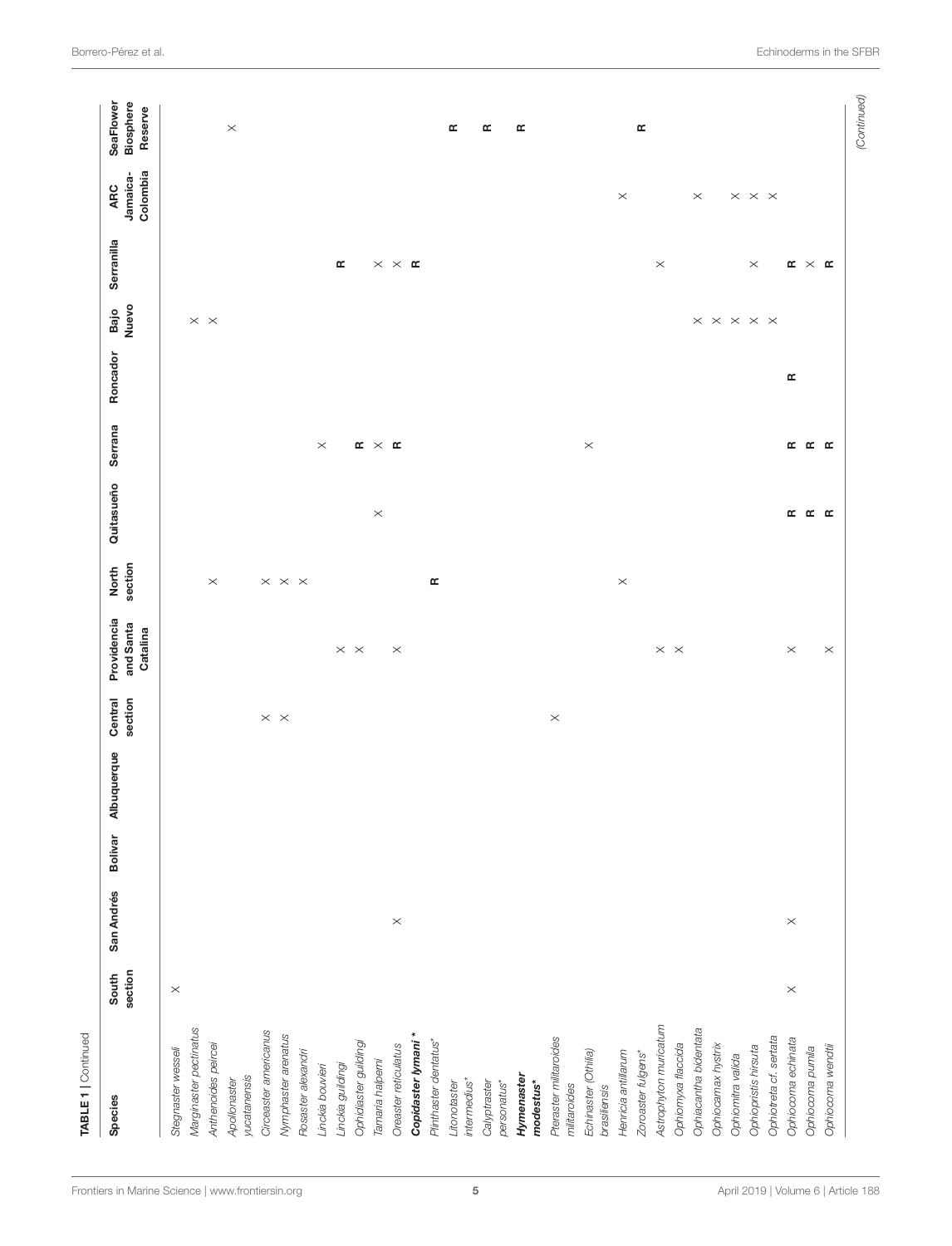| Albuquerque<br><b>Bolivar</b><br>San Andrés<br>$\times~\times$<br>$\times$ $\times$ $\times$ $\times$ $\times$ $\times$<br>$\times~\times$<br>$\times$<br>$\times$<br>$\times~\times$<br>$\times$<br>section<br>South<br>$\times$<br>$\times$<br>Ophiopaepale goesiana<br>Ophioderma brevispina<br>Ophionephthys limicola<br>Ophioderma rubicunda<br>Amphipholis squamata<br>Ophioderma appressa<br>Amphipholis gracillima<br>Ophiothrix (Ophiothrix)<br>Ophiothrix (Ophiothrix)<br>Bathypectinura heros<br>Ophioderma cinerea<br>Amphiura stimpsonii<br>Microphiopholis atra<br>Amphiodia pulchella<br>Amphipholis januarii<br>Amphiodia trychna<br>Ophiostigma siva<br>Ophiothrix lineata<br>Ophiophragmus<br>Ophiomyces<br>Ophiostigma<br>Ophioderma<br>isocanthum<br>frutectosus<br>brevicauda<br>Species<br>angulata<br>pulcher | Central<br>section | section<br><b>North</b><br>Providencia<br>and Santa<br>Catalina<br>$\times$ | Quitasueño | Serrana             | Roncador | Nuevo<br>Bajo   | Serranilla          | Colombia<br>Jamaica-<br><b>ARC</b> | SeaFlower<br><b>Biosphere</b><br>Reserve |
|--------------------------------------------------------------------------------------------------------------------------------------------------------------------------------------------------------------------------------------------------------------------------------------------------------------------------------------------------------------------------------------------------------------------------------------------------------------------------------------------------------------------------------------------------------------------------------------------------------------------------------------------------------------------------------------------------------------------------------------------------------------------------------------------------------------------------------------|--------------------|-----------------------------------------------------------------------------|------------|---------------------|----------|-----------------|---------------------|------------------------------------|------------------------------------------|
|                                                                                                                                                                                                                                                                                                                                                                                                                                                                                                                                                                                                                                                                                                                                                                                                                                      |                    |                                                                             |            |                     |          |                 |                     |                                    |                                          |
|                                                                                                                                                                                                                                                                                                                                                                                                                                                                                                                                                                                                                                                                                                                                                                                                                                      |                    |                                                                             |            |                     |          | $\times$        |                     |                                    |                                          |
|                                                                                                                                                                                                                                                                                                                                                                                                                                                                                                                                                                                                                                                                                                                                                                                                                                      |                    |                                                                             | Œ          | Œ                   |          |                 | Œ                   |                                    |                                          |
|                                                                                                                                                                                                                                                                                                                                                                                                                                                                                                                                                                                                                                                                                                                                                                                                                                      |                    |                                                                             |            |                     |          |                 |                     |                                    |                                          |
|                                                                                                                                                                                                                                                                                                                                                                                                                                                                                                                                                                                                                                                                                                                                                                                                                                      |                    |                                                                             |            |                     |          |                 | $\times$            |                                    |                                          |
|                                                                                                                                                                                                                                                                                                                                                                                                                                                                                                                                                                                                                                                                                                                                                                                                                                      |                    |                                                                             |            |                     |          |                 | $\alpha$ $\alpha$   |                                    |                                          |
|                                                                                                                                                                                                                                                                                                                                                                                                                                                                                                                                                                                                                                                                                                                                                                                                                                      |                    |                                                                             | $\simeq$   | $\approx$ $\approx$ |          |                 |                     |                                    |                                          |
|                                                                                                                                                                                                                                                                                                                                                                                                                                                                                                                                                                                                                                                                                                                                                                                                                                      |                    |                                                                             |            |                     |          | $\times~\times$ |                     |                                    |                                          |
|                                                                                                                                                                                                                                                                                                                                                                                                                                                                                                                                                                                                                                                                                                                                                                                                                                      |                    |                                                                             |            |                     |          |                 |                     |                                    |                                          |
|                                                                                                                                                                                                                                                                                                                                                                                                                                                                                                                                                                                                                                                                                                                                                                                                                                      |                    | $\times$                                                                    |            |                     |          |                 |                     |                                    |                                          |
|                                                                                                                                                                                                                                                                                                                                                                                                                                                                                                                                                                                                                                                                                                                                                                                                                                      |                    |                                                                             |            |                     |          |                 |                     |                                    |                                          |
|                                                                                                                                                                                                                                                                                                                                                                                                                                                                                                                                                                                                                                                                                                                                                                                                                                      |                    |                                                                             |            |                     |          |                 |                     |                                    |                                          |
|                                                                                                                                                                                                                                                                                                                                                                                                                                                                                                                                                                                                                                                                                                                                                                                                                                      |                    | $\times~\times$                                                             |            |                     |          |                 |                     |                                    |                                          |
|                                                                                                                                                                                                                                                                                                                                                                                                                                                                                                                                                                                                                                                                                                                                                                                                                                      |                    |                                                                             |            |                     |          |                 |                     |                                    |                                          |
|                                                                                                                                                                                                                                                                                                                                                                                                                                                                                                                                                                                                                                                                                                                                                                                                                                      |                    |                                                                             |            |                     |          |                 |                     |                                    |                                          |
|                                                                                                                                                                                                                                                                                                                                                                                                                                                                                                                                                                                                                                                                                                                                                                                                                                      |                    |                                                                             |            |                     |          |                 | $\times$            |                                    |                                          |
|                                                                                                                                                                                                                                                                                                                                                                                                                                                                                                                                                                                                                                                                                                                                                                                                                                      |                    |                                                                             |            |                     |          |                 |                     |                                    |                                          |
|                                                                                                                                                                                                                                                                                                                                                                                                                                                                                                                                                                                                                                                                                                                                                                                                                                      |                    | $\times$                                                                    |            |                     |          |                 |                     |                                    |                                          |
|                                                                                                                                                                                                                                                                                                                                                                                                                                                                                                                                                                                                                                                                                                                                                                                                                                      |                    |                                                                             |            |                     |          |                 |                     |                                    |                                          |
|                                                                                                                                                                                                                                                                                                                                                                                                                                                                                                                                                                                                                                                                                                                                                                                                                                      |                    | $\times$                                                                    |            |                     |          |                 |                     |                                    |                                          |
|                                                                                                                                                                                                                                                                                                                                                                                                                                                                                                                                                                                                                                                                                                                                                                                                                                      |                    |                                                                             |            |                     |          |                 |                     |                                    |                                          |
|                                                                                                                                                                                                                                                                                                                                                                                                                                                                                                                                                                                                                                                                                                                                                                                                                                      |                    | $\times~\times$                                                             |            |                     |          |                 |                     |                                    |                                          |
|                                                                                                                                                                                                                                                                                                                                                                                                                                                                                                                                                                                                                                                                                                                                                                                                                                      |                    |                                                                             |            |                     |          |                 |                     |                                    |                                          |
| oerstediï                                                                                                                                                                                                                                                                                                                                                                                                                                                                                                                                                                                                                                                                                                                                                                                                                            |                    | $\times$                                                                    |            | $\simeq$            |          | $\times$        | $\times~\times$     |                                    |                                          |
| Ophiothrix pallida*                                                                                                                                                                                                                                                                                                                                                                                                                                                                                                                                                                                                                                                                                                                                                                                                                  |                    | $\simeq$                                                                    |            |                     |          |                 |                     |                                    |                                          |
| Ophiothrix                                                                                                                                                                                                                                                                                                                                                                                                                                                                                                                                                                                                                                                                                                                                                                                                                           |                    | $\times$                                                                    |            |                     | $\simeq$ | $\times$        | $\times$            |                                    |                                          |
| (Acanthophiothrix)<br>suensoni                                                                                                                                                                                                                                                                                                                                                                                                                                                                                                                                                                                                                                                                                                                                                                                                       |                    |                                                                             |            |                     |          |                 |                     |                                    |                                          |
| $\times$<br>Ophiactis savignyi                                                                                                                                                                                                                                                                                                                                                                                                                                                                                                                                                                                                                                                                                                                                                                                                       |                    |                                                                             |            |                     |          |                 |                     |                                    |                                          |
| Ophionereis reticulata                                                                                                                                                                                                                                                                                                                                                                                                                                                                                                                                                                                                                                                                                                                                                                                                               |                    | $\times$                                                                    |            | Œ                   |          | $\times$        | $\simeq$            |                                    |                                          |
| $\times$<br>Ophiolepis elegans                                                                                                                                                                                                                                                                                                                                                                                                                                                                                                                                                                                                                                                                                                                                                                                                       |                    |                                                                             |            |                     |          |                 |                     |                                    |                                          |
| Ophiolepis impressa *                                                                                                                                                                                                                                                                                                                                                                                                                                                                                                                                                                                                                                                                                                                                                                                                                |                    |                                                                             | œ          | œ                   | œ        |                 | $\approx$ $\approx$ |                                    |                                          |
| Ophiolepis paucispina*                                                                                                                                                                                                                                                                                                                                                                                                                                                                                                                                                                                                                                                                                                                                                                                                               |                    |                                                                             |            |                     |          |                 |                     |                                    |                                          |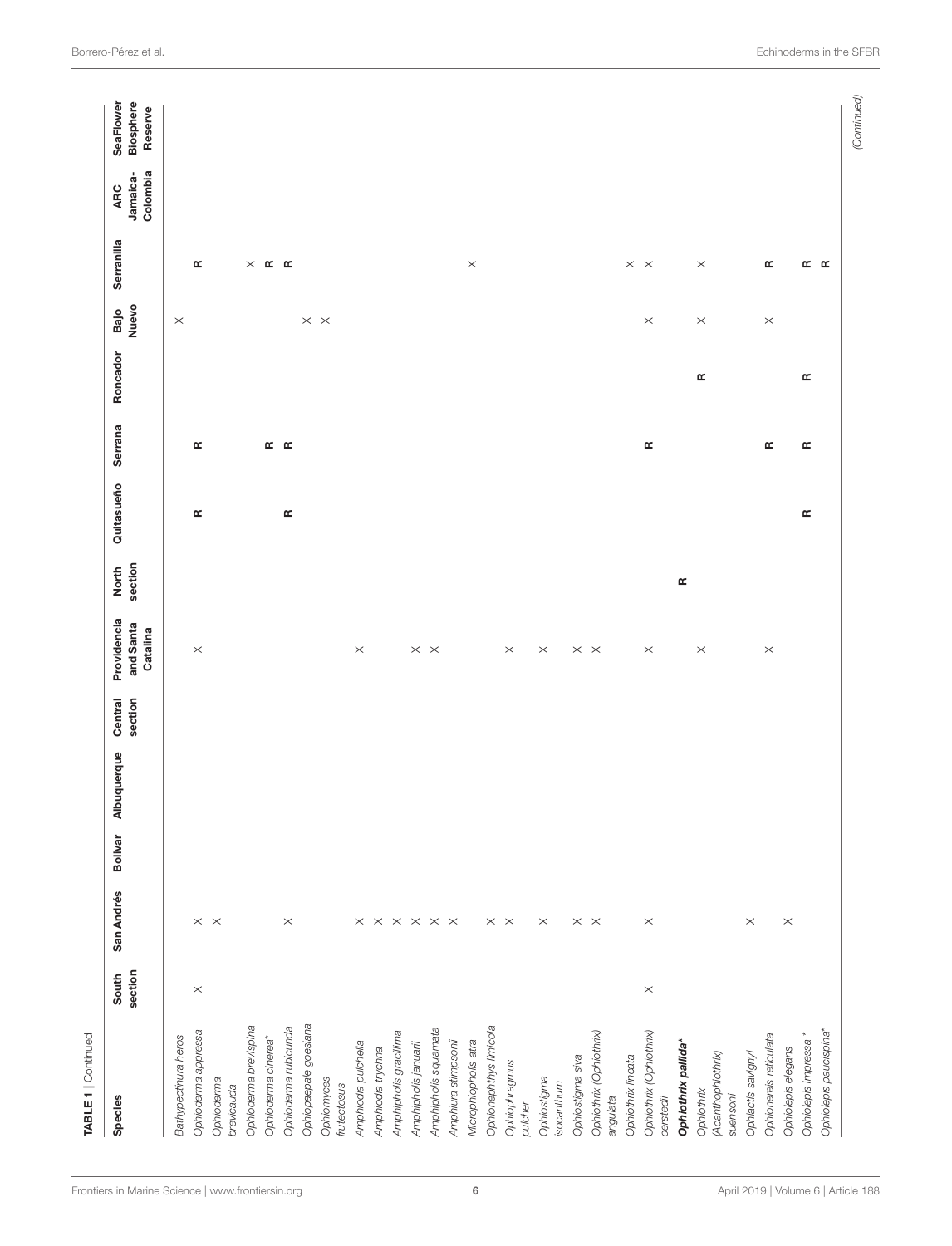| SeaFlower<br>Biosphere<br>Reserve<br>Colombia<br>Jamaica-<br><b>ARC</b><br>$\times$<br>$\times$<br>$\times$<br>$\times$<br>Serranilla<br>$\times~\times$<br>$\times$<br>$\times~\times$<br>$\times$<br>$\times$ $\alpha$<br>$\times$<br>$\times$<br>$\times$<br>$\times$<br>$\times$<br>Nuevo<br>Bajo<br>$\times$ $\times$<br>$\times$<br>$\times$<br>$\times$<br>$\times$<br>$\times$<br>$\times~\times$<br>$\times$<br>$\times$<br>$\times$<br>$\times$<br>Roncador<br>Serrana<br>Œ<br>Œ<br>$\alpha$ $\alpha$<br>$\simeq$<br>$\times$<br>œ<br>Quitasueño<br>$\times$<br>Œ<br>œ<br>Œ<br>Œ<br>$\times$<br>$\alpha$<br>$\times$<br>section<br><b>North</b><br>$\times~\times$<br>$\times$<br>$\times$<br>$\times$<br>Providencia<br>and Santa<br>Catalina<br>$\times$<br>$\times$<br>$\times$<br>$\times~\times$<br>$\times$<br>$\times$<br>$\times$<br>$\times$<br>Central<br>section<br>Albuquerque<br><b>Bolivar</b><br>San Andrés<br>$\times~\times$<br>$\times$<br>$\times$<br>$\times$<br>$\times~\times~\times$<br>$\times~\times$<br>section<br>South<br>$\times$<br>$\times~\times$<br>$\times$<br>Coelopleurus floridanus<br>Tripneustes ventricosus<br>Aspidodiadema jacobyi<br>Leodia sexiesperforata<br>Ophiomusium testudo<br>Bathysalenia goesiana<br>Ophiomusium validum<br>Lytechinus variegatus<br>Echinometra lucunter<br>Trigonocidaris albida<br>Clypeaster rosaceus<br>Conolampas sigsbei<br>Eucidaris tribuloides<br>Encope emarginata<br>Lytechinus williamsi<br>Arbacia punctulata*<br>Ophiothyreus goesi<br>Clypeaster lamprus<br>quinquiesperforata*<br>Diadema antillarum<br>Echinometra viridis<br>Stylocidaris lineata<br>Stylocidaris affinis<br>Araeosoma belli<br>Echinocyamus<br>subdepressus<br>Ophiomusium<br>Ophiomusium<br>cyclostomus<br>grandiporus<br>Echinoneus<br>variegatus<br>Clypeaster<br>eburneum<br>acuferum<br>Species<br>lucunter<br>Mellita |  |  |  |  |
|------------------------------------------------------------------------------------------------------------------------------------------------------------------------------------------------------------------------------------------------------------------------------------------------------------------------------------------------------------------------------------------------------------------------------------------------------------------------------------------------------------------------------------------------------------------------------------------------------------------------------------------------------------------------------------------------------------------------------------------------------------------------------------------------------------------------------------------------------------------------------------------------------------------------------------------------------------------------------------------------------------------------------------------------------------------------------------------------------------------------------------------------------------------------------------------------------------------------------------------------------------------------------------------------------------------------------------------------------------------------------------------------------------------------------------------------------------------------------------------------------------------------------------------------------------------------------------------------------------------------------------------------------------------------------------------------------------------------------------------------------------------------------------------------------------------------------------------------------------------------------------------------|--|--|--|--|
|                                                                                                                                                                                                                                                                                                                                                                                                                                                                                                                                                                                                                                                                                                                                                                                                                                                                                                                                                                                                                                                                                                                                                                                                                                                                                                                                                                                                                                                                                                                                                                                                                                                                                                                                                                                                                                                                                                |  |  |  |  |
|                                                                                                                                                                                                                                                                                                                                                                                                                                                                                                                                                                                                                                                                                                                                                                                                                                                                                                                                                                                                                                                                                                                                                                                                                                                                                                                                                                                                                                                                                                                                                                                                                                                                                                                                                                                                                                                                                                |  |  |  |  |
|                                                                                                                                                                                                                                                                                                                                                                                                                                                                                                                                                                                                                                                                                                                                                                                                                                                                                                                                                                                                                                                                                                                                                                                                                                                                                                                                                                                                                                                                                                                                                                                                                                                                                                                                                                                                                                                                                                |  |  |  |  |
|                                                                                                                                                                                                                                                                                                                                                                                                                                                                                                                                                                                                                                                                                                                                                                                                                                                                                                                                                                                                                                                                                                                                                                                                                                                                                                                                                                                                                                                                                                                                                                                                                                                                                                                                                                                                                                                                                                |  |  |  |  |
|                                                                                                                                                                                                                                                                                                                                                                                                                                                                                                                                                                                                                                                                                                                                                                                                                                                                                                                                                                                                                                                                                                                                                                                                                                                                                                                                                                                                                                                                                                                                                                                                                                                                                                                                                                                                                                                                                                |  |  |  |  |
|                                                                                                                                                                                                                                                                                                                                                                                                                                                                                                                                                                                                                                                                                                                                                                                                                                                                                                                                                                                                                                                                                                                                                                                                                                                                                                                                                                                                                                                                                                                                                                                                                                                                                                                                                                                                                                                                                                |  |  |  |  |
|                                                                                                                                                                                                                                                                                                                                                                                                                                                                                                                                                                                                                                                                                                                                                                                                                                                                                                                                                                                                                                                                                                                                                                                                                                                                                                                                                                                                                                                                                                                                                                                                                                                                                                                                                                                                                                                                                                |  |  |  |  |
|                                                                                                                                                                                                                                                                                                                                                                                                                                                                                                                                                                                                                                                                                                                                                                                                                                                                                                                                                                                                                                                                                                                                                                                                                                                                                                                                                                                                                                                                                                                                                                                                                                                                                                                                                                                                                                                                                                |  |  |  |  |
|                                                                                                                                                                                                                                                                                                                                                                                                                                                                                                                                                                                                                                                                                                                                                                                                                                                                                                                                                                                                                                                                                                                                                                                                                                                                                                                                                                                                                                                                                                                                                                                                                                                                                                                                                                                                                                                                                                |  |  |  |  |
|                                                                                                                                                                                                                                                                                                                                                                                                                                                                                                                                                                                                                                                                                                                                                                                                                                                                                                                                                                                                                                                                                                                                                                                                                                                                                                                                                                                                                                                                                                                                                                                                                                                                                                                                                                                                                                                                                                |  |  |  |  |
|                                                                                                                                                                                                                                                                                                                                                                                                                                                                                                                                                                                                                                                                                                                                                                                                                                                                                                                                                                                                                                                                                                                                                                                                                                                                                                                                                                                                                                                                                                                                                                                                                                                                                                                                                                                                                                                                                                |  |  |  |  |
|                                                                                                                                                                                                                                                                                                                                                                                                                                                                                                                                                                                                                                                                                                                                                                                                                                                                                                                                                                                                                                                                                                                                                                                                                                                                                                                                                                                                                                                                                                                                                                                                                                                                                                                                                                                                                                                                                                |  |  |  |  |
|                                                                                                                                                                                                                                                                                                                                                                                                                                                                                                                                                                                                                                                                                                                                                                                                                                                                                                                                                                                                                                                                                                                                                                                                                                                                                                                                                                                                                                                                                                                                                                                                                                                                                                                                                                                                                                                                                                |  |  |  |  |
|                                                                                                                                                                                                                                                                                                                                                                                                                                                                                                                                                                                                                                                                                                                                                                                                                                                                                                                                                                                                                                                                                                                                                                                                                                                                                                                                                                                                                                                                                                                                                                                                                                                                                                                                                                                                                                                                                                |  |  |  |  |
|                                                                                                                                                                                                                                                                                                                                                                                                                                                                                                                                                                                                                                                                                                                                                                                                                                                                                                                                                                                                                                                                                                                                                                                                                                                                                                                                                                                                                                                                                                                                                                                                                                                                                                                                                                                                                                                                                                |  |  |  |  |
|                                                                                                                                                                                                                                                                                                                                                                                                                                                                                                                                                                                                                                                                                                                                                                                                                                                                                                                                                                                                                                                                                                                                                                                                                                                                                                                                                                                                                                                                                                                                                                                                                                                                                                                                                                                                                                                                                                |  |  |  |  |
|                                                                                                                                                                                                                                                                                                                                                                                                                                                                                                                                                                                                                                                                                                                                                                                                                                                                                                                                                                                                                                                                                                                                                                                                                                                                                                                                                                                                                                                                                                                                                                                                                                                                                                                                                                                                                                                                                                |  |  |  |  |
|                                                                                                                                                                                                                                                                                                                                                                                                                                                                                                                                                                                                                                                                                                                                                                                                                                                                                                                                                                                                                                                                                                                                                                                                                                                                                                                                                                                                                                                                                                                                                                                                                                                                                                                                                                                                                                                                                                |  |  |  |  |
|                                                                                                                                                                                                                                                                                                                                                                                                                                                                                                                                                                                                                                                                                                                                                                                                                                                                                                                                                                                                                                                                                                                                                                                                                                                                                                                                                                                                                                                                                                                                                                                                                                                                                                                                                                                                                                                                                                |  |  |  |  |
|                                                                                                                                                                                                                                                                                                                                                                                                                                                                                                                                                                                                                                                                                                                                                                                                                                                                                                                                                                                                                                                                                                                                                                                                                                                                                                                                                                                                                                                                                                                                                                                                                                                                                                                                                                                                                                                                                                |  |  |  |  |
|                                                                                                                                                                                                                                                                                                                                                                                                                                                                                                                                                                                                                                                                                                                                                                                                                                                                                                                                                                                                                                                                                                                                                                                                                                                                                                                                                                                                                                                                                                                                                                                                                                                                                                                                                                                                                                                                                                |  |  |  |  |
|                                                                                                                                                                                                                                                                                                                                                                                                                                                                                                                                                                                                                                                                                                                                                                                                                                                                                                                                                                                                                                                                                                                                                                                                                                                                                                                                                                                                                                                                                                                                                                                                                                                                                                                                                                                                                                                                                                |  |  |  |  |
|                                                                                                                                                                                                                                                                                                                                                                                                                                                                                                                                                                                                                                                                                                                                                                                                                                                                                                                                                                                                                                                                                                                                                                                                                                                                                                                                                                                                                                                                                                                                                                                                                                                                                                                                                                                                                                                                                                |  |  |  |  |
|                                                                                                                                                                                                                                                                                                                                                                                                                                                                                                                                                                                                                                                                                                                                                                                                                                                                                                                                                                                                                                                                                                                                                                                                                                                                                                                                                                                                                                                                                                                                                                                                                                                                                                                                                                                                                                                                                                |  |  |  |  |
|                                                                                                                                                                                                                                                                                                                                                                                                                                                                                                                                                                                                                                                                                                                                                                                                                                                                                                                                                                                                                                                                                                                                                                                                                                                                                                                                                                                                                                                                                                                                                                                                                                                                                                                                                                                                                                                                                                |  |  |  |  |
|                                                                                                                                                                                                                                                                                                                                                                                                                                                                                                                                                                                                                                                                                                                                                                                                                                                                                                                                                                                                                                                                                                                                                                                                                                                                                                                                                                                                                                                                                                                                                                                                                                                                                                                                                                                                                                                                                                |  |  |  |  |
|                                                                                                                                                                                                                                                                                                                                                                                                                                                                                                                                                                                                                                                                                                                                                                                                                                                                                                                                                                                                                                                                                                                                                                                                                                                                                                                                                                                                                                                                                                                                                                                                                                                                                                                                                                                                                                                                                                |  |  |  |  |
|                                                                                                                                                                                                                                                                                                                                                                                                                                                                                                                                                                                                                                                                                                                                                                                                                                                                                                                                                                                                                                                                                                                                                                                                                                                                                                                                                                                                                                                                                                                                                                                                                                                                                                                                                                                                                                                                                                |  |  |  |  |
|                                                                                                                                                                                                                                                                                                                                                                                                                                                                                                                                                                                                                                                                                                                                                                                                                                                                                                                                                                                                                                                                                                                                                                                                                                                                                                                                                                                                                                                                                                                                                                                                                                                                                                                                                                                                                                                                                                |  |  |  |  |
|                                                                                                                                                                                                                                                                                                                                                                                                                                                                                                                                                                                                                                                                                                                                                                                                                                                                                                                                                                                                                                                                                                                                                                                                                                                                                                                                                                                                                                                                                                                                                                                                                                                                                                                                                                                                                                                                                                |  |  |  |  |
|                                                                                                                                                                                                                                                                                                                                                                                                                                                                                                                                                                                                                                                                                                                                                                                                                                                                                                                                                                                                                                                                                                                                                                                                                                                                                                                                                                                                                                                                                                                                                                                                                                                                                                                                                                                                                                                                                                |  |  |  |  |
|                                                                                                                                                                                                                                                                                                                                                                                                                                                                                                                                                                                                                                                                                                                                                                                                                                                                                                                                                                                                                                                                                                                                                                                                                                                                                                                                                                                                                                                                                                                                                                                                                                                                                                                                                                                                                                                                                                |  |  |  |  |
|                                                                                                                                                                                                                                                                                                                                                                                                                                                                                                                                                                                                                                                                                                                                                                                                                                                                                                                                                                                                                                                                                                                                                                                                                                                                                                                                                                                                                                                                                                                                                                                                                                                                                                                                                                                                                                                                                                |  |  |  |  |
|                                                                                                                                                                                                                                                                                                                                                                                                                                                                                                                                                                                                                                                                                                                                                                                                                                                                                                                                                                                                                                                                                                                                                                                                                                                                                                                                                                                                                                                                                                                                                                                                                                                                                                                                                                                                                                                                                                |  |  |  |  |
|                                                                                                                                                                                                                                                                                                                                                                                                                                                                                                                                                                                                                                                                                                                                                                                                                                                                                                                                                                                                                                                                                                                                                                                                                                                                                                                                                                                                                                                                                                                                                                                                                                                                                                                                                                                                                                                                                                |  |  |  |  |
|                                                                                                                                                                                                                                                                                                                                                                                                                                                                                                                                                                                                                                                                                                                                                                                                                                                                                                                                                                                                                                                                                                                                                                                                                                                                                                                                                                                                                                                                                                                                                                                                                                                                                                                                                                                                                                                                                                |  |  |  |  |

[Frontiers in Marine Science](https://www.frontiersin.org/journals/marine-science)| [www.frontiersin.org](https://www.frontiersin.org)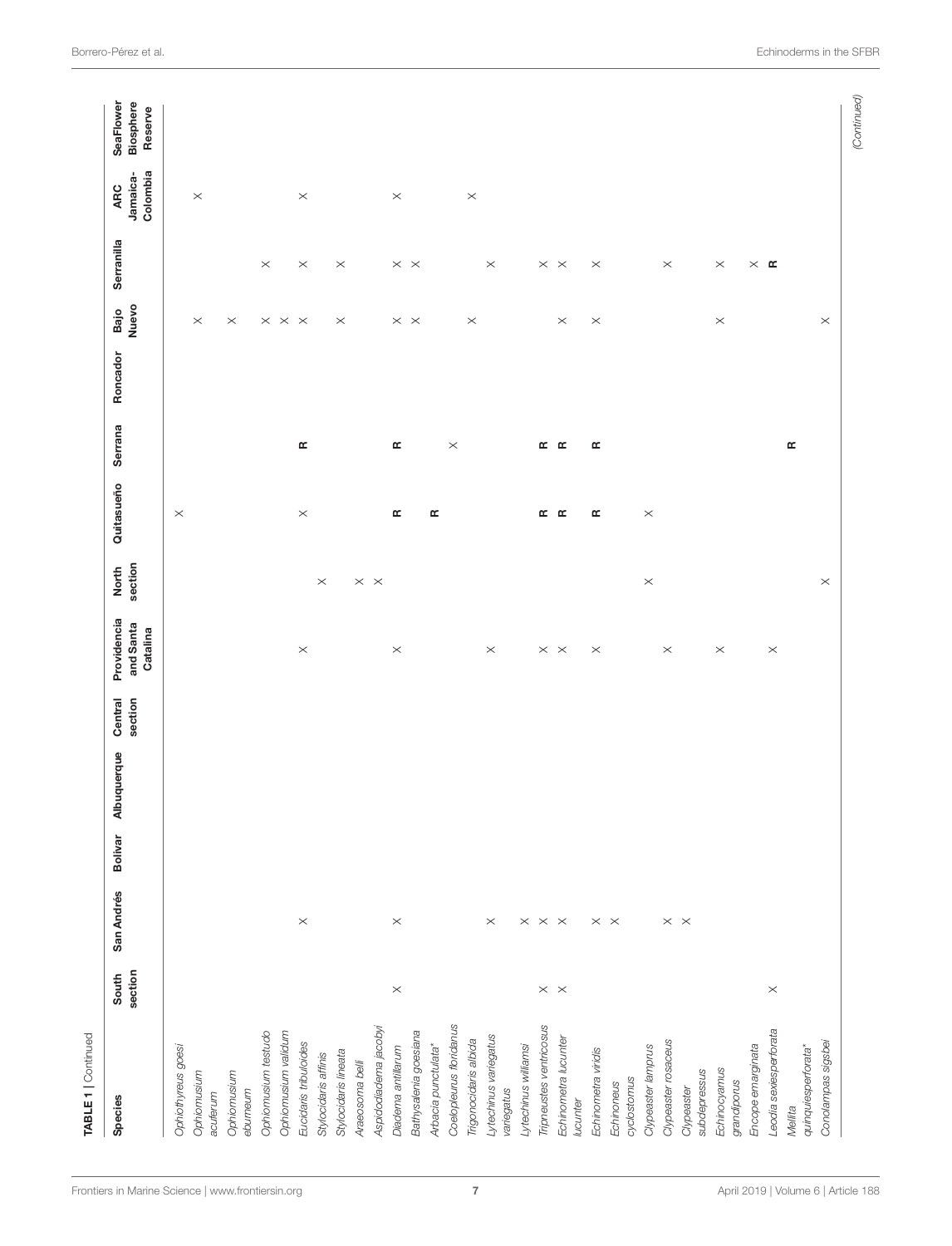| <b>TABLE 1</b>   Continued          |                  |            |                |             |                    |                                      |                         |            |                          |          |               |                                     |                                    |                                          |
|-------------------------------------|------------------|------------|----------------|-------------|--------------------|--------------------------------------|-------------------------|------------|--------------------------|----------|---------------|-------------------------------------|------------------------------------|------------------------------------------|
| Species                             | section<br>South | San Andrés | <b>Bolivar</b> | Albuquerque | Central<br>section | Providencia<br>and Santa<br>Catalina | section<br><b>North</b> | Quitasueño | Serrana                  | Roncador | Nuevo<br>Bajo | Serranilla                          | Jamaica-<br>Colombia<br><b>ARC</b> | SeaFlower<br><b>Biosphere</b><br>Reserve |
| Brissus unicolor <sup>s</sup>       |                  |            |                |             |                    |                                      |                         |            |                          |          |               |                                     |                                    |                                          |
| Meoma ventricosa<br>ventricosa      |                  |            |                |             |                    | $\times$                             |                         |            | Œ                        |          |               | $x \times$                          |                                    |                                          |
| Plagiobrissus grandis               |                  | $\times$   |                |             |                    |                                      |                         |            |                          |          |               |                                     |                                    |                                          |
| Palaeobrissus hilgardi              |                  |            |                |             |                    |                                      |                         |            |                          |          | $\times$      | $\times$                            |                                    |                                          |
| Linopneustes<br>longispinus         |                  |            |                |             |                    |                                      | $\times$                |            |                          |          |               |                                     |                                    |                                          |
| Agassizia excentrica                |                  |            |                |             |                    |                                      |                         |            |                          |          | $\times$      |                                     |                                    |                                          |
| Heterobrissus hystrix               |                  |            |                |             |                    |                                      | $\times$                |            |                          |          |               |                                     |                                    |                                          |
| Ocnus suspectus                     |                  |            |                |             |                    |                                      |                         |            |                          |          |               |                                     |                                    |                                          |
| sabanillaensis<br>Thyonella         |                  |            |                |             |                    |                                      |                         |            |                          |          |               | $\times~\times$                     |                                    |                                          |
| Pentamera pulcherrima               |                  |            |                |             |                    |                                      |                         |            |                          |          |               |                                     |                                    |                                          |
| Lissothuria braziliensis            |                  |            |                |             |                    |                                      |                         |            |                          |          |               |                                     |                                    |                                          |
| Astichopus multifidus               |                  |            |                |             |                    |                                      |                         |            | $\simeq$                 |          |               | $\times$ $\times$ $\times$ $\times$ |                                    |                                          |
| Isostichopus<br>badionotus          |                  | $\times$   |                |             |                    | $\times$                             |                         | $\simeq$   | $\mathbf{\alpha}$        |          |               |                                     | $\times$                           |                                          |
| Deima validum                       |                  |            |                |             |                    |                                      |                         |            |                          |          |               |                                     |                                    | œ                                        |
| validum*                            |                  |            |                |             |                    |                                      |                         |            |                          |          |               |                                     |                                    |                                          |
| Actinopyga agassizii                |                  |            |                |             |                    | $\times~\times$                      |                         |            |                          |          |               | $\simeq$                            |                                    |                                          |
| Holothuria (Cystipus)<br>cubana     |                  |            |                |             |                    |                                      |                         |            |                          |          |               |                                     |                                    |                                          |
|                                     |                  |            |                |             |                    |                                      |                         |            |                          |          |               |                                     |                                    |                                          |
| Holothuria (Halodeima)<br>floridana |                  | $\times$   |                |             |                    | $\times$                             |                         |            |                          |          |               |                                     |                                    |                                          |
| Holothuria (Halodeima)              |                  |            |                |             |                    |                                      |                         |            |                          |          |               | $\times$                            |                                    |                                          |
| grisea                              |                  |            |                |             |                    |                                      |                         |            |                          |          |               |                                     |                                    |                                          |
| Holothuria (Halodeima)<br>mexicana  |                  | $\times$   |                |             |                    | $\times$                             |                         | $\simeq$   | $\underline{\mathbf{c}}$ | $\simeq$ | $\times$      | $\times$                            |                                    |                                          |
| Holothuria                          | $\times$         |            |                |             |                    |                                      |                         |            |                          |          |               | $\simeq$                            |                                    |                                          |
| (Platyperona) parvula               |                  |            |                |             |                    |                                      |                         |            |                          |          |               |                                     |                                    |                                          |
| Holothuria                          | $\times$         |            |                |             |                    |                                      |                         |            |                          |          |               | $\times$                            |                                    |                                          |
| (Selenkothuria)<br>glaberrima       |                  |            |                |             |                    |                                      |                         |            |                          |          |               |                                     |                                    |                                          |
| Holothuria                          |                  |            |                |             |                    |                                      |                         |            |                          |          |               | $\times$                            |                                    |                                          |
| (Thymiosycia) arenicola             |                  |            |                |             |                    |                                      |                         |            |                          |          |               |                                     |                                    |                                          |
| Holothuria                          |                  |            |                |             |                    | $\times$                             |                         |            |                          |          |               |                                     |                                    |                                          |
| (Thymiosycia)                       |                  |            |                |             |                    |                                      |                         |            |                          |          |               |                                     |                                    |                                          |
| impatiens                           |                  |            |                |             |                    |                                      |                         |            |                          |          |               |                                     |                                    |                                          |
|                                     |                  |            |                |             |                    |                                      |                         |            |                          |          |               |                                     |                                    | (Continued)                              |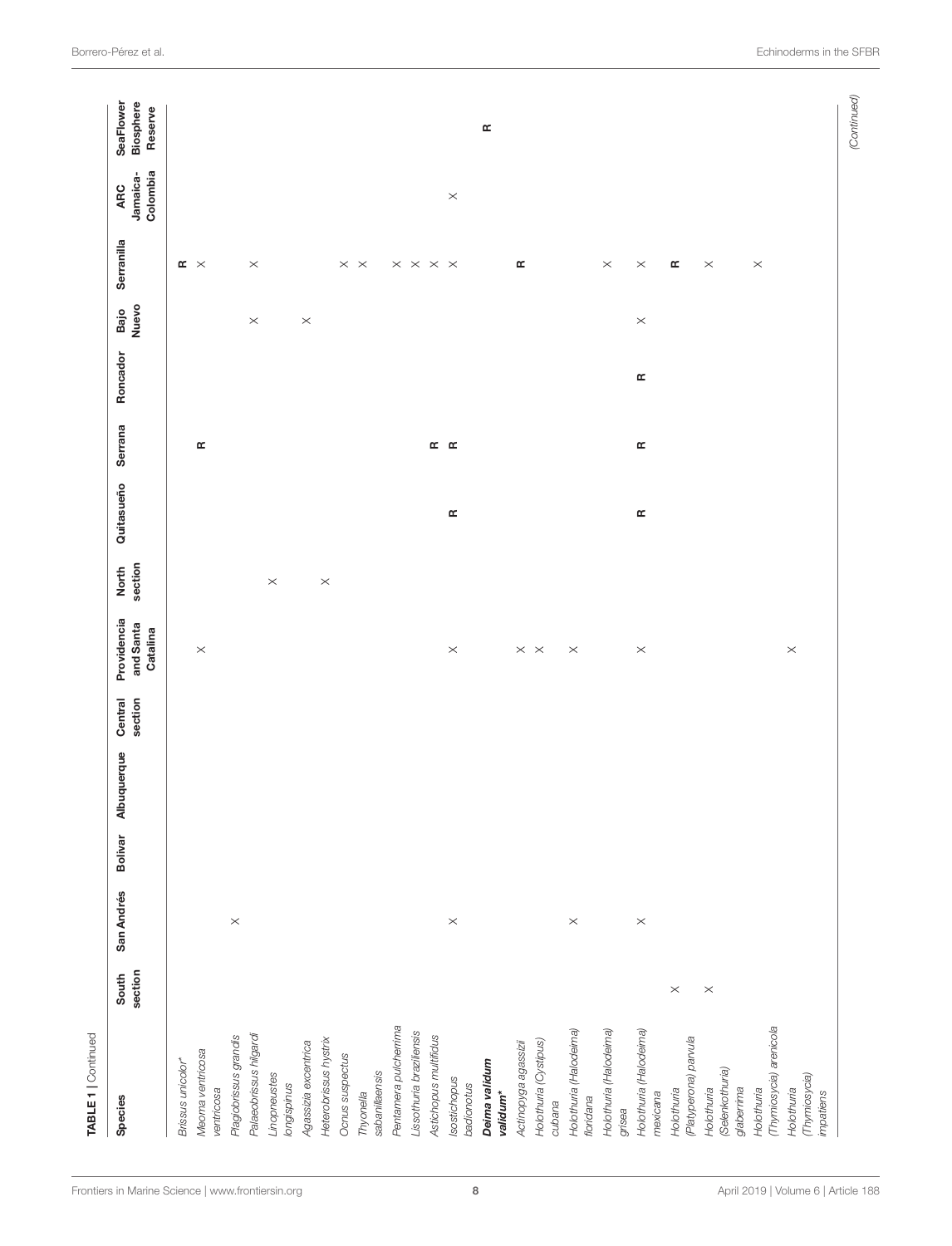| Species                                            | section<br>South | San Andrés | <b>Bolivar</b> | Albuquerque | section<br>Central | Providencia<br>and Santa<br>Catalina | section<br><b>North</b> | Quitasueño         | Serrana  | Roncador | <b>Nuevo</b><br>Bajo | Serranilla      | Colombia<br>Jamaica-<br><b>ARC</b> | SeaFlower<br>Biosphere<br>Reserve |
|----------------------------------------------------|------------------|------------|----------------|-------------|--------------------|--------------------------------------|-------------------------|--------------------|----------|----------|----------------------|-----------------|------------------------------------|-----------------------------------|
| Holothuria                                         |                  |            |                |             |                    | $\times$                             |                         |                    | œ        |          |                      |                 |                                    |                                   |
| (Thymiosycia) thomasi                              |                  |            |                |             |                    |                                      |                         |                    |          |          |                      |                 |                                    |                                   |
| Holothuria                                         |                  |            |                |             |                    |                                      |                         |                    | $\times$ |          |                      |                 |                                    |                                   |
| (Vaneyothuria)                                     |                  |            |                |             |                    |                                      |                         |                    |          |          |                      |                 |                                    |                                   |
| lentiginosa                                        |                  |            |                |             |                    |                                      |                         |                    |          |          |                      |                 |                                    |                                   |
| Mesothuria verrilli*                               |                  |            |                |             |                    |                                      |                         |                    |          |          |                      |                 |                                    | Œ                                 |
| Mesothuria                                         |                  |            |                |             |                    |                                      |                         |                    |          |          |                      |                 |                                    | œ                                 |
| maroccana*                                         |                  |            |                |             |                    |                                      |                         |                    |          |          |                      |                 |                                    |                                   |
| Euapta lappa                                       |                  |            |                |             |                    |                                      |                         |                    |          |          |                      | $\times$        |                                    |                                   |
| Synaptula hydriformis                              |                  | $\times$   |                |             |                    | $\times$                             |                         |                    |          |          |                      |                 |                                    |                                   |
| Molpadia cubana*                                   |                  |            |                |             |                    |                                      |                         |                    |          |          |                      |                 |                                    | Œ                                 |
| Psychropotes                                       |                  |            |                |             |                    |                                      |                         |                    |          |          |                      |                 |                                    | œ                                 |
| depressa*                                          |                  |            |                |             |                    |                                      |                         |                    |          |          |                      |                 |                                    |                                   |
| Benthodytes typica*                                |                  |            |                |             |                    |                                      |                         |                    |          |          |                      |                 |                                    | Œ                                 |
| Benthodytes lingua*                                |                  |            |                |             |                    |                                      |                         |                    |          |          |                      |                 |                                    | Œ                                 |
| Borrero-Pérez et al.<br>Total species by<br>(2016) | $\frac{1}{1}$    | 86         | $\circ$        | $\circ$     | $\circ$            | 37                                   | $\overline{20}$         | 4                  | LO       | $\circ$  | 34                   | $\overline{40}$ | $\frac{1}{1}$                      | $\circ$                           |
| Total first records per<br>locality                |                  |            |                |             |                    |                                      | $\mathcal{C}$           | $\overline{4}$     | 22       | 4        |                      | $\overline{4}$  |                                    | $\frac{1}{2}$                     |
| Total                                              | H                | 86         | $\circ$        | $\circ$     | $\circ$            | 57                                   | $\approx$               | $\frac{\infty}{1}$ | 27       | 4        | 34                   | 54              | $\supseteq$                        | $\frac{1}{2}$                     |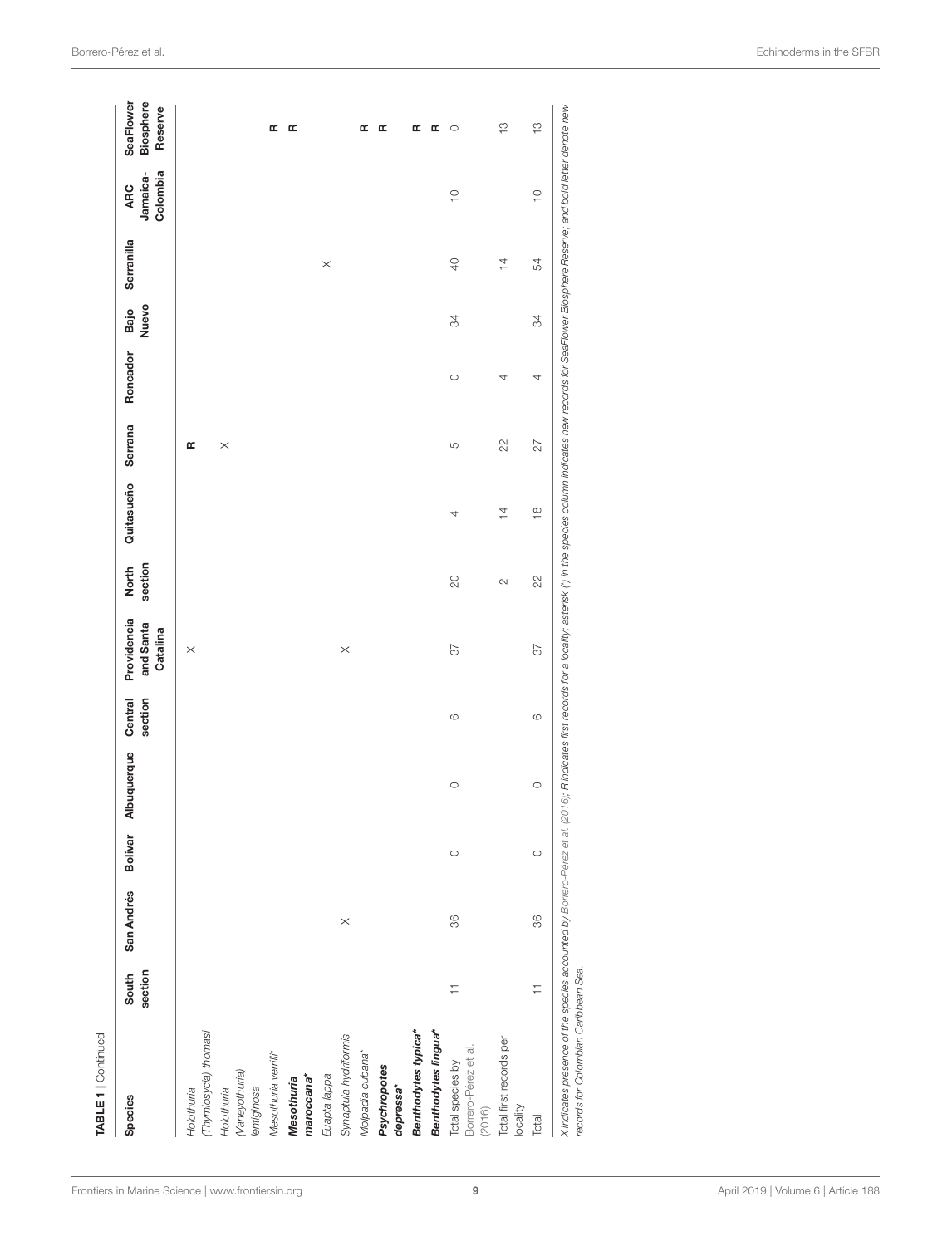ventricosus (6), Clypeaster rosaceus (3), Leodia sexiesperforata (3) and Lytechinus variegatus variegatus (3); and the sea cucumbers Holothuria mexicana (7), Isostichopus badionotus (6), H. parvula (2), and H. glaberrima (2). Most of these species are also the most frequent, being recorded in more than 4 localities, and some of them occur in large densities. However, little is known about the local population densities and distribution of some species (e.g., Diadema antillarum) that have proven to be key in the functioning of reef ecosystems [\(Lessios, 2016\)](#page-10-19) and I. badionotus and H. mexicana currently considered the most commercially important sea cucumbers in the Caribbean Sea [\(Guzman and Guevara, 2002;](#page-10-20) [Toral-Granda,](#page-11-6) [2008\)](#page-11-6). The high percentage of species records only in one locality likely are related with sampling effort. For example the widely-distributed and common family Amphiuridae is almost restricted to San Andres and Providencia and Santa Catalina Islands localities. Most amphiurids live buried in soft bottoms or hidden in different structures, extending their arms toward the surface to feed [\(Hendler et al., 1995\)](#page-10-21). The records of this family in the SFBR come from a single study focused on this group using a specific sampling technique. More samplings are needed to complete the inventory and to better understand the spatial pattern of echinoderm diversity, including localities where the species composition is practically unknown, such as Albuquerque and Bolivar cays, and focusing on different habitats.

Knowledge on the geographic distribution of Echinoderm species throughout the SFBR is a prerequisite to understand the spatial patterns of larval connectivity and the role of SFBR in the Caribbean-wide Echinoderm population dynamics. Based on this knowledge it will be possible to define priority research topics for the conservation of marine biodiversity in this strategically located reserve for the Caribbean Sea. Currently, only the 53% of the species previously registered in the Colombian Caribbean [\(Benavides-Serrato et al., 2013\)](#page-10-12), and 27% of the species from the Caribbean Sea and the Gulf of Mexico [\(Alvarado-Barrientos and Solís-Marín, 2013\)](#page-10-22) are recorded in the SFBR.

Finally, most of the species (88%) included in this study have vouchers deposited in several biological collections, mostly in the Museo de Historia Natural Marina de Colombia (MHNMC-INVEMAR), the National Museum of Natural History-Smithsonian (NMNH-Smithsonian), and others, making a more reliable inventory. Physical evidence of each species is fundamental in taxonomy because it allows to unify criteria for the identification, especially of species or groups with variable characteristics, and dubious identifications.

# Re-Use Potential

The checklist presented here provides an updated inventory of echinoderm species from the SFBR including published and unpublished records obtained through a comprehensive literature, museum collections, open-access databases records and recent samplings in the reserve. Future taxonomic and biogeographic studies will greatly benefit from this baseline of echinoderms species of these remote areas, which despite their strategic location have generally been included in inventories of countries or larger regions. The dataset presents the catalog numbers of the voucher for each species, facilitating any taxonomic revision that could be needed.

# DATA AVAILABILITY

The dataset Echinoderms from the SeaFlower Biosphere Reserve that includes the complete list of species was assembled using the Darwin Core standard (DwC) and is available through the Integrated Publishing Tool of the OBIS and GBIF Colombian nodes (SIBM–SIB Colombia) [\(http://ipt.biodiversidad.co/sibm/.](http://ipt.biodiversidad.co/sibm/)) Future updates of the list will be published in the latter repository. Changes incorporated to each new version of the list will be summarized in the respective metadata section of the electronic resource.

# AUTHOR CONTRIBUTIONS

GHB-P, MB-S, NC, EG-G, BG, JM, and AA-H collected and identified echinoderm samples during the last expeditions to Quitasueño, Roncador, Serrana and Serranilla (2011, 2016 and 2017). GHB-P and MB-S collected and processed the information for the biological records and the checklist dataset. GHB-P compile the complete checklist dataset, performed the descriptive analyses and wrote the manuscript. GHB-P, MB-S, NC, EG-G, BG, JM, and AA-H reviewed and approved the manuscript.

# FUNDING

This work was supported by INVEMAR, Universidad Nacional de Colombia (UNAL), Comisión Colombiana del Océano, through Colombia BIO-Colciencias project, agreement No. 341 of 2017; and UNAL-Sede Caribe, Gobernación Departamental de San Andrés, Providencia y Santa Catalina and Corporación Autónoma Regional-CORALINA, agreement No. 021 of 2011. Projects involved: Aproximación a la diversidad de equinodermos en los cayos del norte, Reserva de Biosfera Seaflower—Universidad Nacional 2011; Estado del conocimiento de equinodermos en isla Cayo Serrana: biodiversidad y conectividad en el mar Caribe—Expedición Seaflower, 2016, Universidad Nacional de Colombia, INVEMAR; Caracterización de la epifauna y macrobentos (0–800 m) de Isla Cayo Serranilla y áreas aledañas–Expedición Seaflower 2017, Universidad Nacional de Colombia, INVEMAR; Evaluación física y biológica de las unidades ecológicas someras en la Isla Cayo Serranilla de la Reserva de Biósfera Seaflower–Expedicion SeaFlower, 2017, INVEMAR, Coralina.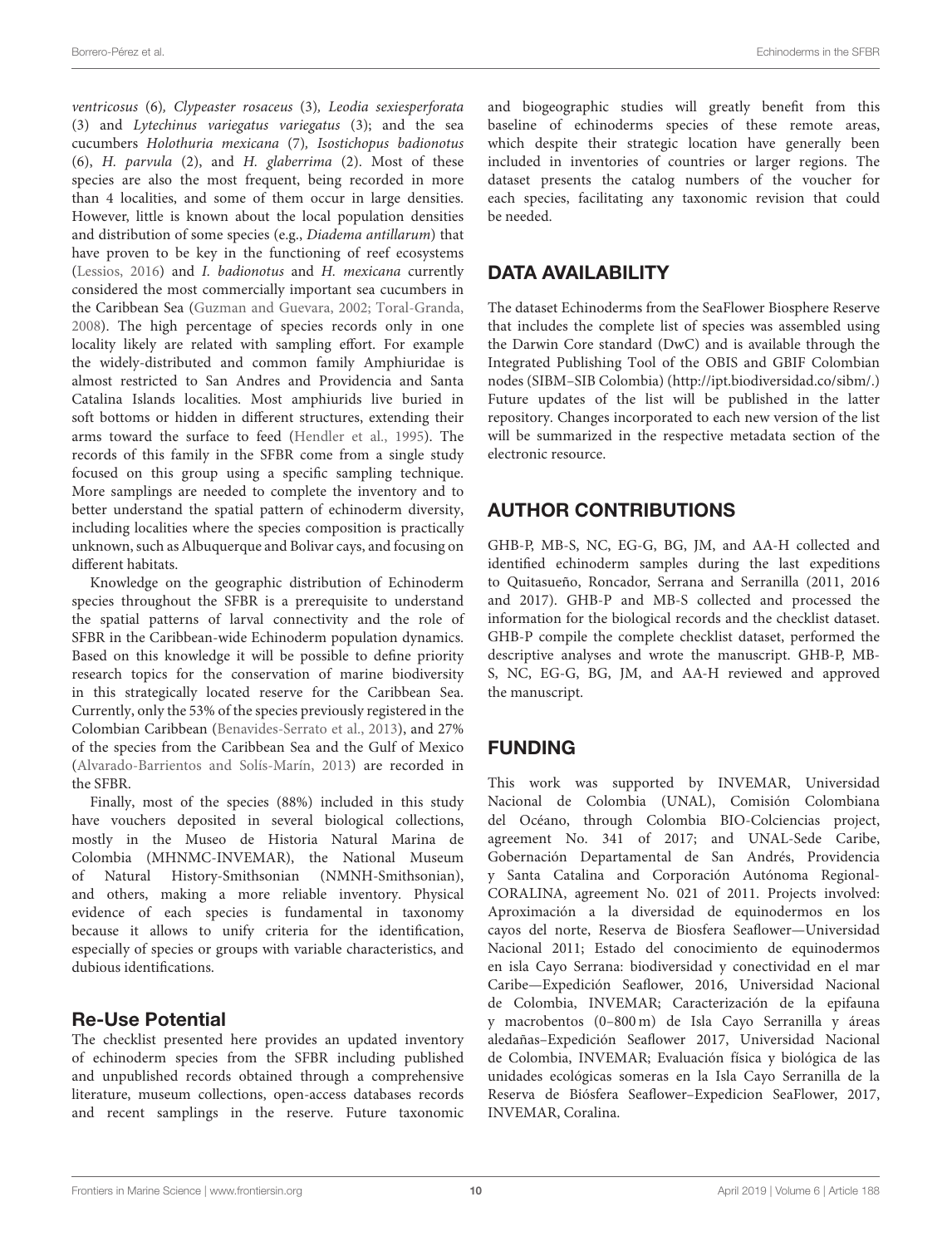## ACKNOWLEDGMENTS

We thank the people who organized and participated in SeaFlower Expeditions that helped enrich the inventories. T. Forbes, J. D. González, and V. Pizarro contributed with some photographic records. A. Polanco and A. Merchán

## **REFERENCES**

- <span id="page-10-13"></span>Abril-Howard, A., Bolaños, N., Machacón, I., Lasso, J., Gómez, D. I., and Ward, V. (2012). Actualización del conocimiento de los ecosistemas marinos en la Reserva de Biósfera Seaflower, con énfasis en las islas de San Andrés y Providencia," in Atlas de la Reserva de Biósfera Seaflower. Archipiélago de San Andrés, Providencia y Santa Catalina, eds D. I. Gómez-López, C. Segura-Quintero, P. C. Sierra-Correa, and J. Garay-Tinoco (CORALINA-INVEMAR, 2012. Instituto de Investigaciones Marinas y Costeras "José Benito Vives De Andréis" -INVEMAR- y Corporación para el Desarrollo Sostenible del Archipiélago de San Andrés, Providencia y Santa Catalina–CORALINA, Serie de Publicaciones Especiales de INVEMAR 28), 129–157.
- <span id="page-10-22"></span>Alvarado-Barrientos, J. J., and Solís-Marín, F. A. (eds) (2013). Echinoderm Research and Diversity in Latin America. Berlin; Heidelberg: Springer-Verlag.
- <span id="page-10-17"></span>Benavides-Serrato , M., Borrero-Pérez, G. H., Merchán-Cepeda, A., and Campos, N. H. (2018b). Caracterización de la Epifauna y Macrobentos (0-800 m) de Isla Cayo Serranilla y Áreas aledañas: Equinodermos Primera Fase 2017. v1. Dataset/Occurrence. Universidad Nacional de Colombia. Available online at: [https://ipt.biodiversidad.co/sibm/resource?r=serranilla2017&v\\$=\\$1.0.](https://ipt.biodiversidad.co/sibm/resource?r=serranilla2017&v$=$1.0) doi: [10.15472/lbjyx0](https://doi.org/10.15472/lbjyx0)
- <span id="page-10-12"></span>Benavides-Serrato, M., Borrero-Pérez, G. H., Cantera, J. R., Cohen-Rengifo, M., and Neira, R. (2013). "Echinoderms of Colombia," in Echinoderm Research and Diversity in Latin America, eds J. J. Alvarado-Barrientos, and F. A. Solís-Marín (Berlin; Heidelberg: Springer-Verlag), 145–182.
- <span id="page-10-11"></span>Benavides-Serrato, M., Borrero-Pérez, G. H., and Díaz-Sánchez, C. M. (2011). Equinodermos del Caribe Colombiano I: Crinoidea, Asteroidea y Ophiuoridea. Serie de Publicaciones Especiales de Invemar 22. Santa Marta.
- <span id="page-10-16"></span>Benavides-Serrato, M., Gavio, B., Galeano, E., Medina, J., and Abril-Horward, A. (2018a). Diversidad de Equinodermos en los Cayos del Norte, Reserva de Biósfera SeaFlower, 2011. v1. Dataset/Occurrence. Universidad Nacional de Colombia. Available online at: [https://ipt.biodiversidad.co/sibm/resource?r=](https://ipt.biodiversidad.co/sibm/resource?r=cayosnorte2011&v$=$1.0) [cayosnorte2011&v\\$=\\$1.0.](https://ipt.biodiversidad.co/sibm/resource?r=cayosnorte2011&v$=$1.0) doi: [10.15472/ygq6i9](https://doi.org/10.15472/ygq6i9)
- <span id="page-10-18"></span>Borrero-Pérez, G. H. (2018). Equinodermos\_unidades\_ecologicas\_someras\_ Serranilla2017-Seflower-Proyecto\_Colombia\_BIO. v1. Dataset/Occurrence. Instituto de Investigaciones Marinas y Costeras – INVEMAR. Available online at: [https://ipt.biodiversidad.co/sibm/resource?r=equinodermos\\_](https://ipt.biodiversidad.co/sibm/resource?r=equinodermos_unidades_ecologicas_someras_serranilla2017-seaflower-proyecto_colombia_bio) [unidades\\_ecologicas\\_someras\\_serranilla2017-seaflower-proyecto\\_colombia\\_](https://ipt.biodiversidad.co/sibm/resource?r=equinodermos_unidades_ecologicas_someras_serranilla2017-seaflower-proyecto_colombia_bio) [bio.](https://ipt.biodiversidad.co/sibm/resource?r=equinodermos_unidades_ecologicas_someras_serranilla2017-seaflower-proyecto_colombia_bio) doi: [10.15472/kfevgp](https://doi.org/10.15472/kfevgp)
- <span id="page-10-14"></span>Borrero-Pérez, G. H., Benavides-Serrato, M., and Díaz-Sánchez, C. M. (2012). Equinodermos del Caribe Colombiano II: Echinoidea y Holothuroidea. Serie de Publicaciones Especiales de Invemar No. 30. Santa Marta. Available online at: [http://www.invemar.org.co/redcostera1/invemar/docs/10454EQII\\_\\_](http://www.invemar.org.co/redcostera1/invemar/docs/10454EQII__web.pdf) [web.pdf](http://www.invemar.org.co/redcostera1/invemar/docs/10454EQII__web.pdf)
- <span id="page-10-1"></span>Borrero-Pérez, G. H., Díaz-Sánchez, C. M., and Benavides-Serrato, M. (2016). "Equinodermos. Invertebrados innovadores," in Biodiversidad del mar de Los Siete Colores, Serie de Publicaciones Generales del INVEMAR No. 84, Santa Marta – Colombia), eds M. D. Vides, E. C. Alonso, and N. Bolaños (Instituto de Investigaciones Marinas y Costeras–INVEMAR y Corporación para el Desarrollo Sostenible del Archipiélago de San Andrés, Providencia y Santa Catalina-CORALINA), 156–177. Available online at [http://cinto.invemar.org.](http://cinto.invemar.org.co/sai/app/pdf/biodiversidad-del-mar-de-los-siete-colores-web.pdf) [co/sai/app/pdf/biodiversidad-del-mar-de-los-siete-colores-web.pdf](http://cinto.invemar.org.co/sai/app/pdf/biodiversidad-del-mar-de-los-siete-colores-web.pdf)
- <span id="page-10-3"></span>Clark, A. M., and Downey, M. E. (1992). Starfishes of the Atlantic. Natural History Museum Publications. London: Chapman and Hall.

helped during field trips and projects development. E. Montoya assisted the datasets elaboration (SIBM) and S. Millán, LABSIS-INVEMAR, helped with the map. Two reviewers for their suggestions to improve the manuscript. Contribution No. INVEMAR: 1215; and CECIMAR: 486.

- <span id="page-10-2"></span>Clark, H. (1939). Echinoderms (other than holothurians) collected on the Presidential cruise of 1938. Smithsonian Miscellaneous Collections, 98, 1–18.
- <span id="page-10-4"></span>CORALINA (2001). Plan de Manejo Ambiental Old Point Regional Mangrove Park 2001-2011. Documento Discusión. San Andrés: CORALINA.
- <span id="page-10-0"></span>CORALINA-INVEMAR (2012). "Atlas de la reserva de Biósfera Seaflower. Archipiélago de San Andrés, providencia y Santa Catalina," in Serie de Publicaciones Especiales de INVEMAR No. 28, eds D. I. Gómez-López, C. Segura-Quintero, P. C. Sierra-Correa, and J. Garay-Tinoco (Santa Marta: Instituto de Investigaciones Marinas y Costeras "José Benito Vives De Andréis"-INVEMAR y Corporación para el Desarrollo Sostenible del Archipiélago de San Andrés, Providencia y Santa Catalina-CORALINA) Available online at [http://www.invemar.org.co/redcostera1/](http://www.invemar.org.co/redcostera1/invemar/docs/10447AtlasSAISeaflower.pdf) [invemar/docs/10447AtlasSAISeaflower.pdf](http://www.invemar.org.co/redcostera1/invemar/docs/10447AtlasSAISeaflower.pdf)
- <span id="page-10-5"></span>Diaz, J. M., Barrios, L. M., and Gomez, D. I. (eds). (2003). Las Praderas de Pastos Marinos de Colombia: Estructura y Distribución de un Ecosistema Estratégico. Serie Publicaciones Especiales No. 10. Santa Marta: INVEMAR.
- <span id="page-10-6"></span>García, M. I., McCormick, C., Chow, R., Peñaloza, G., Connolly, E., Mitchell, A., et al. (2003). Plan de Manejo del Área Marina Protegida Seaflower - Parte I. Proyecto Caribbean Archipelago Biosphere Reserve: Regional Marine Protected Area System CO-GM-P066646. San Andrés Isla San Andrés Isla: GEF–TOC– CORALINA.
- <span id="page-10-7"></span>García-Hanse, I., and Álvarez-León, R. (2007). Macroflora y macrofauna asociadas al cordón arrecifal de Little Reef (Isla de San Andrés, Colombia). Revista Luna Azul [25, 61–77. doi: 10.17151/](https://doi.org/10.17151/luaz.2007.25.5) luaz.2007.25.5
- <span id="page-10-20"></span>Guzman, H. M., and Guevara, C. (2002). Population structure, distribution and abundance of three commercial species of sea cucumber (Echinodermata) in Panama. Caribbean J. Sci. 38, 230–238.
- <span id="page-10-21"></span>Hendler, G., Miller, J., Pawson, D., and Porter, M. (1995). Echinoderms of Florida and the Caribbean Sea Stars, Sea Urchins and Allies. Washington, DC: Smithsonian Institution Press.
- <span id="page-10-15"></span>INVEMAR-ANH (2012). Línea Base Ambiental en el Área de Régimen Común Jamaica-Colombia Como Aporte al Aprovechamiento Sostenible de los Recursos Marinos Compartidos, Informe Técnico Final. Santa Marta: INVEMAR-ANH.
- <span id="page-10-8"></span>Lasso, Z. J. (2007a). Informe de gestión y acciones del Old Point Regional Mangrove Park. Proyecto "Protección y Conservación de Los Recursos de la Biodiversidad y de los Ecosistemas Estratégicos en la Reserva de la Biosfera Seaflower." Documento de Discusión. CORALINA.
- <span id="page-10-9"></span>Lasso, Z. J. (2007b). Las Acciones Desarrolladas por la Corporación Para Lograr la Recuperación, Conservación, Protección y uso Sostenible de los Recursos Naturales Presentes en los Manglares del Parque Regional Old Point, Incluyendo Evaluación Técnica y Participativa de la Implementación del Parque Regional. Proyecto Protección y Conservación de los recursos de la biodiversidad y de los ecosistemas estratégicos dentro de la Reserva de Biosfera Seaflower. Informe Técnico. CORALINA.
- <span id="page-10-19"></span>Lessios, H. A. (2016). The great Diadema antillarum die-off: 30 years later. Annu. Rev. Mar. Sci. [8, 1.1–1.17. doi: 10.1146/annurev-marine-](https://doi.org/10.1146/annurev-marine-122414-033857)122414-033857
- <span id="page-10-10"></span>Mejía-Ladino, L. M., Gómez, D. I., Montoya-Cadavid, E., and Navas-Camacho, R. (2008). Actualización de la Línea Base de Flora y Fauna Marina y Costera del Parque Regional Old Point. Informe Técnico Final. Santa Marta.